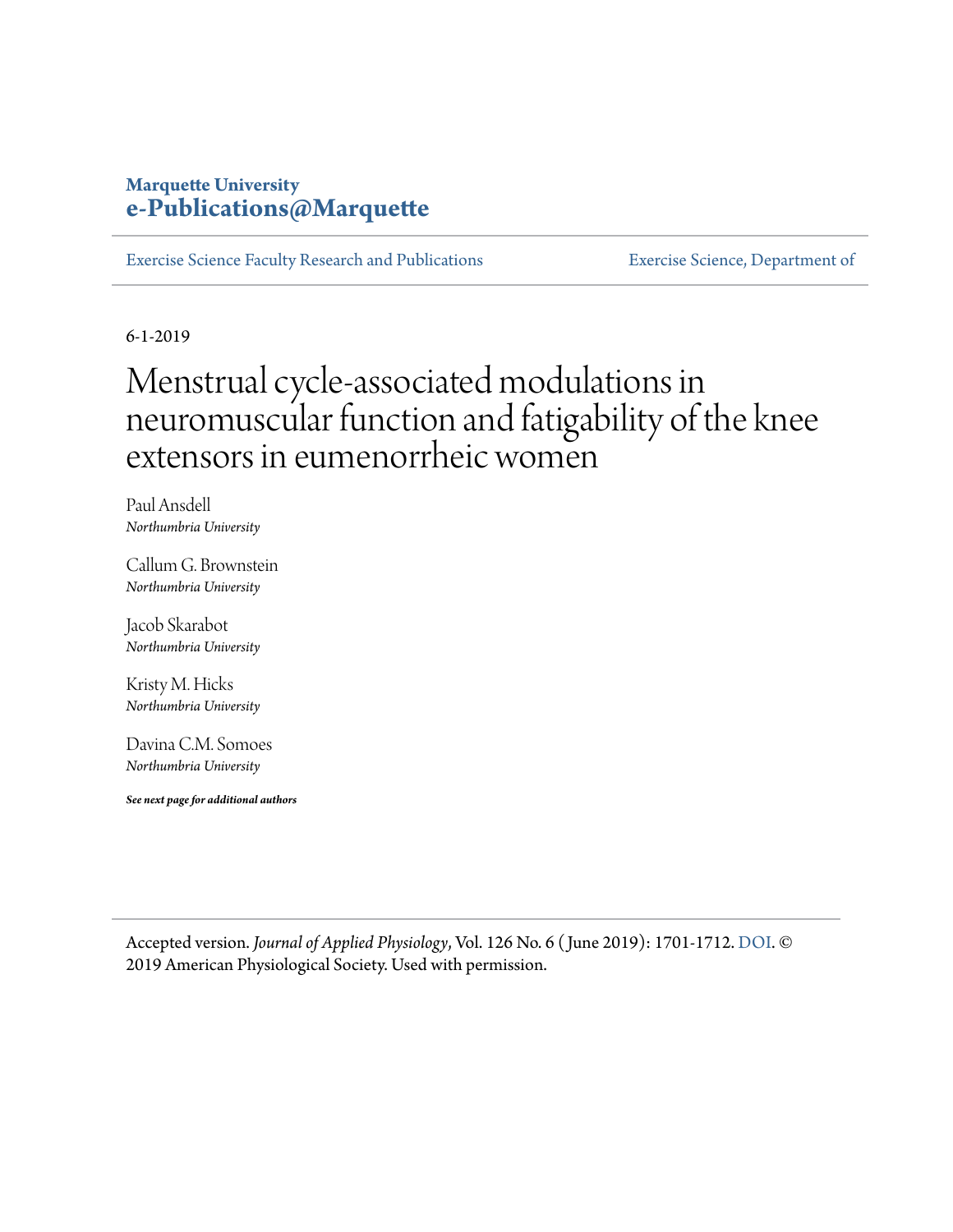#### **Authors**

Paul Ansdell, Callum G. Brownstein, Jacob Skarabot, Kristy M. Hicks, Davina C.M. Somoes, Kevin Thomas, Glyn Howatson, Sandra K. Hunter, and Stuart Goodall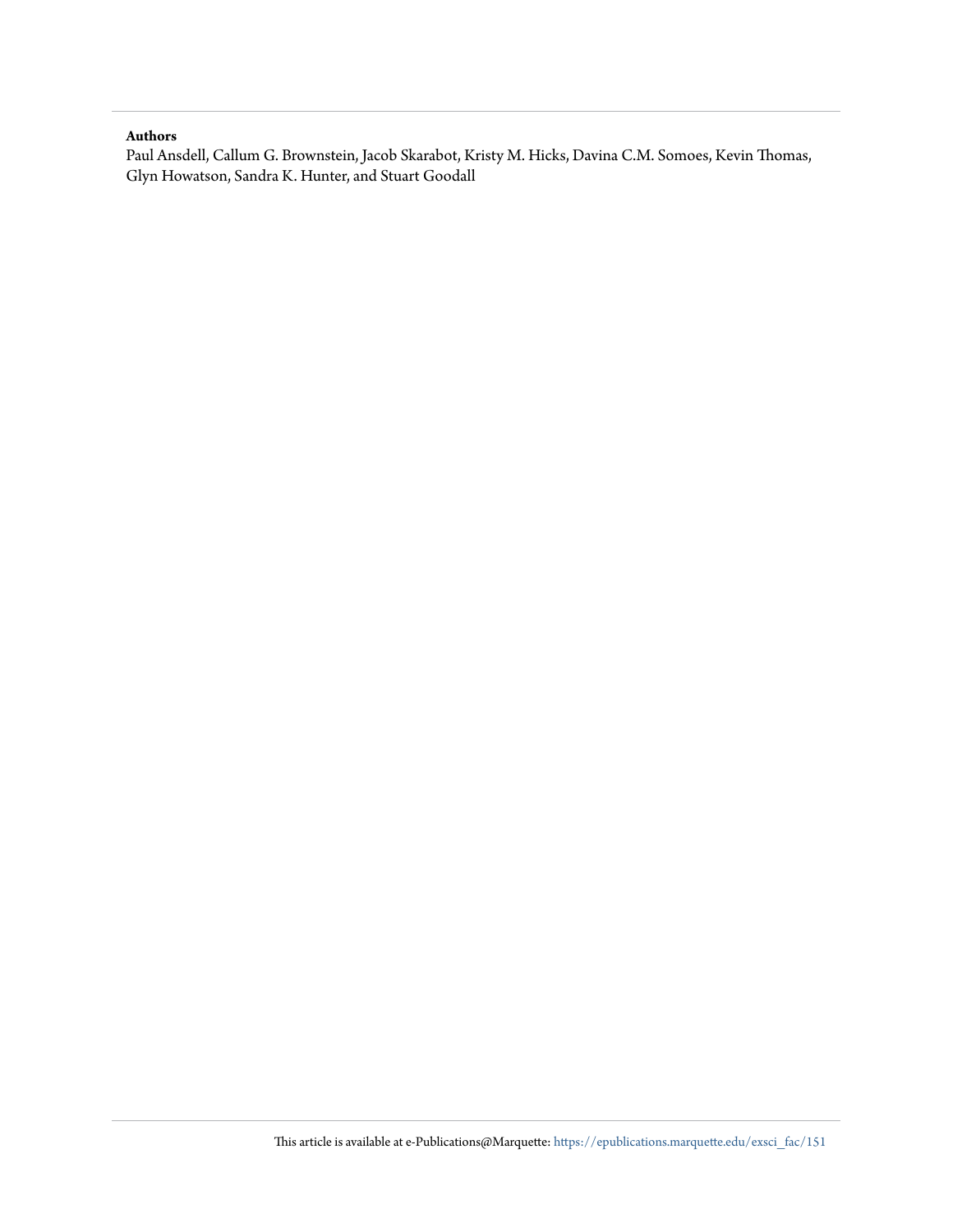#### **Marquette University**

# **e-Publications@Marquette**

# *Exercise Science Faculty Research and Publications/College of Health Sciences*

*This paper is NOT THE PUBLISHED VERSION;* **but the author's final, peer-reviewed manuscript.** The published version may be accessed by following the link in the citation below.

*Journal of Applied Physiology*, Vol. 126 No. 6 (June 2019): 1701-1712. [DOI.](https://dx.doi.org/10.1152/japplphysiol.01041.2018) This article is © American Physiological Society and permission has been granted for this version to appear in [e-](http://epublications.marquette.edu/)[Publications@Marquette.](http://epublications.marquette.edu/) American Physiological Society does not grant permission for this article to be further copied/distributed or hosted elsewhere without the express permission from American Physiological Society.

# Menstrual cycle-associated modulations in neuromuscular function and fatigability of the knee extensors in eumenorrheic women

Paul Ansdell

Faculty of Health and Life Sciences, Northumbria University, Newcastle upon Tyne, United Kingdom Callum G. Brownstein

Faculty of Health and Life Sciences, Northumbria University, Newcastle upon Tyne, United Kingdom Université Lyon, UJM-Saint-Etienne, Inter-university Laboratory of Human Movement Biology, Saint-Etienne, France

#### Jakob Škarabot

Faculty of Health and Life Sciences, Northumbria University, Newcastle upon Tyne, United Kingdom

Kirsty M. Hicks Faculty of Health and Life Sciences, Northumbria University, Newcastle upon Tyne, United Kingdom Davina C. M. Simoes Faculty of Health and Life Sciences, Northumbria University, Newcastle upon Tyne, United Kingdom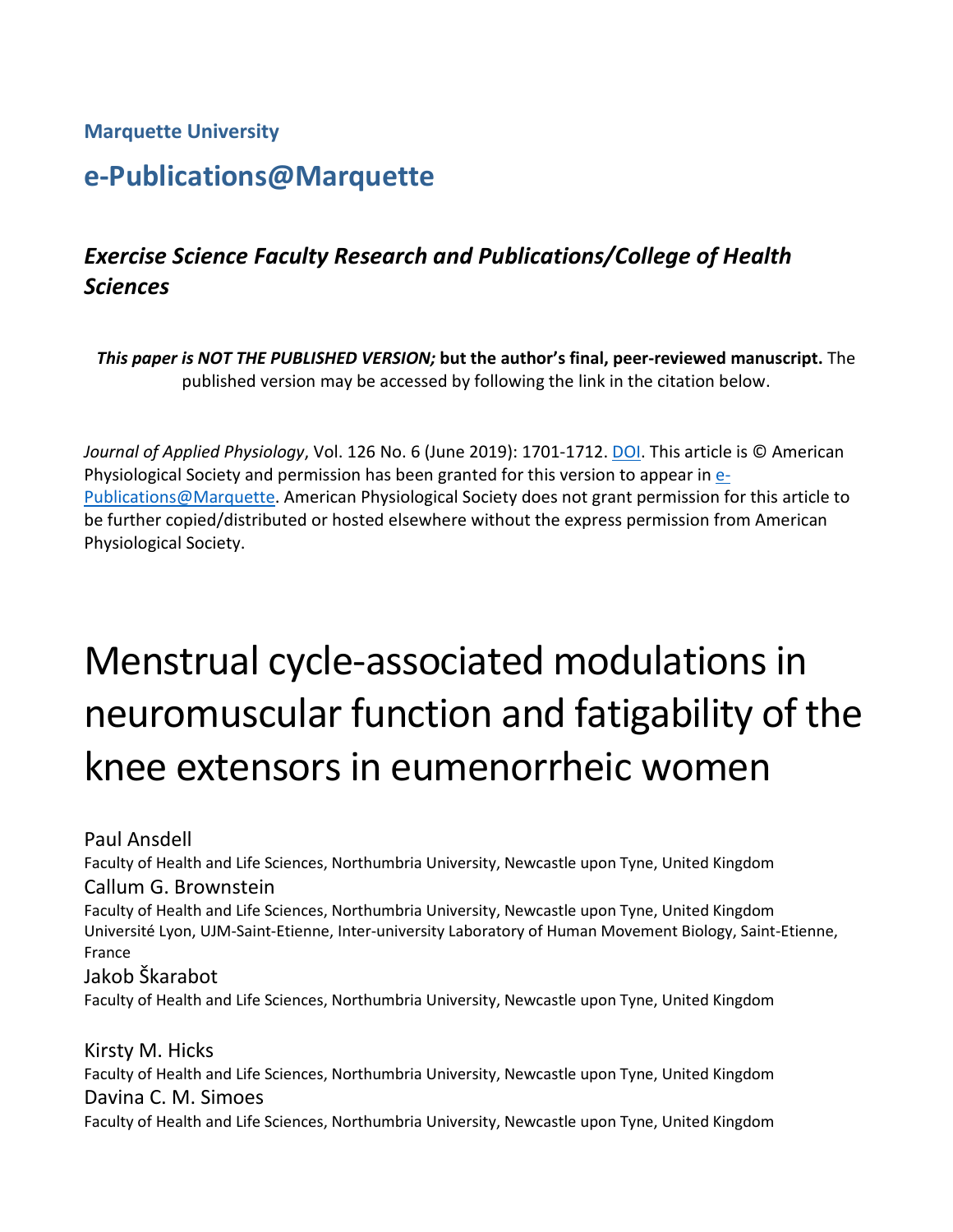#### Kevin Thomas

Faculty of Health and Life Sciences, Northumbria University, Newcastle upon Tyne, United Kingdom Glyn Howatson

Faculty of Health and Life Sciences, Northumbria University, Newcastle upon Tyne, United Kingdom Water Research Group, School of Environmental Sciences and Development, Northwest University, Potchefstroom, South Africa

#### Sandra K. Hunter

Exercise Science Program, Department of Physical Therapy, Marquette University, Milwaukee, Wisconsin

#### Stuart Goodall

Faculty of Health and Life Sciences, Northumbria University, Newcastle upon Tyne, United Kingdom

# Abstract

Sex hormone concentrations of eumenorrheic women typically fluctuate across the menstrual cycle and can affect neural function such that estrogen has neuroexcitatory effects, and progesterone induces inhibition. However, the effects of these changes on corticospinal and intracortical circuitry and the motor performance of the knee extensors are unknown. The present two-part investigation aimed to *1*) determine the measurement error of an exercise task, transcranial magnetic stimulation (TMS)-, and motor nerve stimulation (MNS)-derived responses in women ingesting a monophasic oral contraceptive pill (hormonally-constant) and *2*) investigate whether these measures were modulated by menstrual cycle phase (MCP), by examining them before and after an intermittent isometric fatiguing task (60% of maximal voluntary contraction, MVC) with the knee extensors until task failure in eumenorrheic women on days 2, 14, and 21 of the menstrual cycle. The repeatability of neuromuscular measures at baseline and fatigability ranged between moderate and excellent in women taking the oral contraceptive pill. MVC was not affected by MCP (*P* = 0.790). Voluntary activation (MNS and TMS) peaked on day 14 (*P* = 0.007 and 0.008, respectively). Whereas corticospinal excitability was unchanged, shortinterval intracortical inhibition was greatest on day 21 compared with days 14 and 2 (*P* < 0.001). Additionally, time to task failure was longer on day 21 than on both days 14 and 2 (24 and 36%, respectively, P = 0.030). The observed changes were larger than the associated measurement errors. These data demonstrate that neuromuscular function and fatigability of the knee extensors vary across the menstrual cycle and may influence exercise performance involving locomotor muscles.

NEW & NOTEWORTHY The present two-part study first demonstrated the repeatability of transcranial magnetic stimulation- and electrical motor nerve stimulation-evoked variables in a hormonally constant female population. Subsequently, it was demonstrated that the eumenorrheic menstrual cycle affects neuromuscular function. Changing concentrations of neuroactive hormones corresponded to greater voluntary activation on day 14, greater intracortical inhibition on day 21, and lowest fatigability on day 21. These alterations of knee extensor neuromuscular function have implications for locomotor activities.

# INTRODUCTION

The cyclical changes in concentrations of multiple sex hormones, including estrogen and progesterone [\(55\)](https://www.physiology.org/doi/full/10.1152/japplphysiol.01041.2018#B55), across the eumenorrheic menstrual cycle can affect central nervous system (CNS) function due to their ability to cross the blood-brain barrier [\(62\)](https://www.physiology.org/doi/full/10.1152/japplphysiol.01041.2018#B62). In vitro models have shown direct evidence for the effect of sex hormones on neuronal function. For instance, estradiol (an estrogenic steroid hormone) binds to estrogen receptor-α (ERα) sites on γ-aminobutyric acid (GABA)-mediated neurons, causing an attenuation in GABA synthesis and release [\(54,](https://www.physiology.org/doi/full/10.1152/japplphysiol.01041.2018#B54) [70\)](https://www.physiology.org/doi/full/10.1152/japplphysiol.01041.2018#B70). Additionally, estrogen potentiates the effects of excitatory glutamatergic [both *N*-methyl-d-aspartate (NMDA) and non-NMDA] receptors [\(61\)](https://www.physiology.org/doi/full/10.1152/japplphysiol.01041.2018#B61), resulting in a net excitatory effect. Additionally, estrogen has been shown to decrease firing thresholds and increase discharge frequency of cerebral neurons [\(58,](https://www.physiology.org/doi/full/10.1152/japplphysiol.01041.2018#B58) [72\)](https://www.physiology.org/doi/full/10.1152/japplphysiol.01041.2018#B72). On the contrary, progesterone has a net inhibitory effect on the nervous system, as the activity and effects of GABA are potentiated, leading to decreased neuronal discharge rate [\(60\)](https://www.physiology.org/doi/full/10.1152/japplphysiol.01041.2018#B60) and increased inhibition of pyramidal neurons in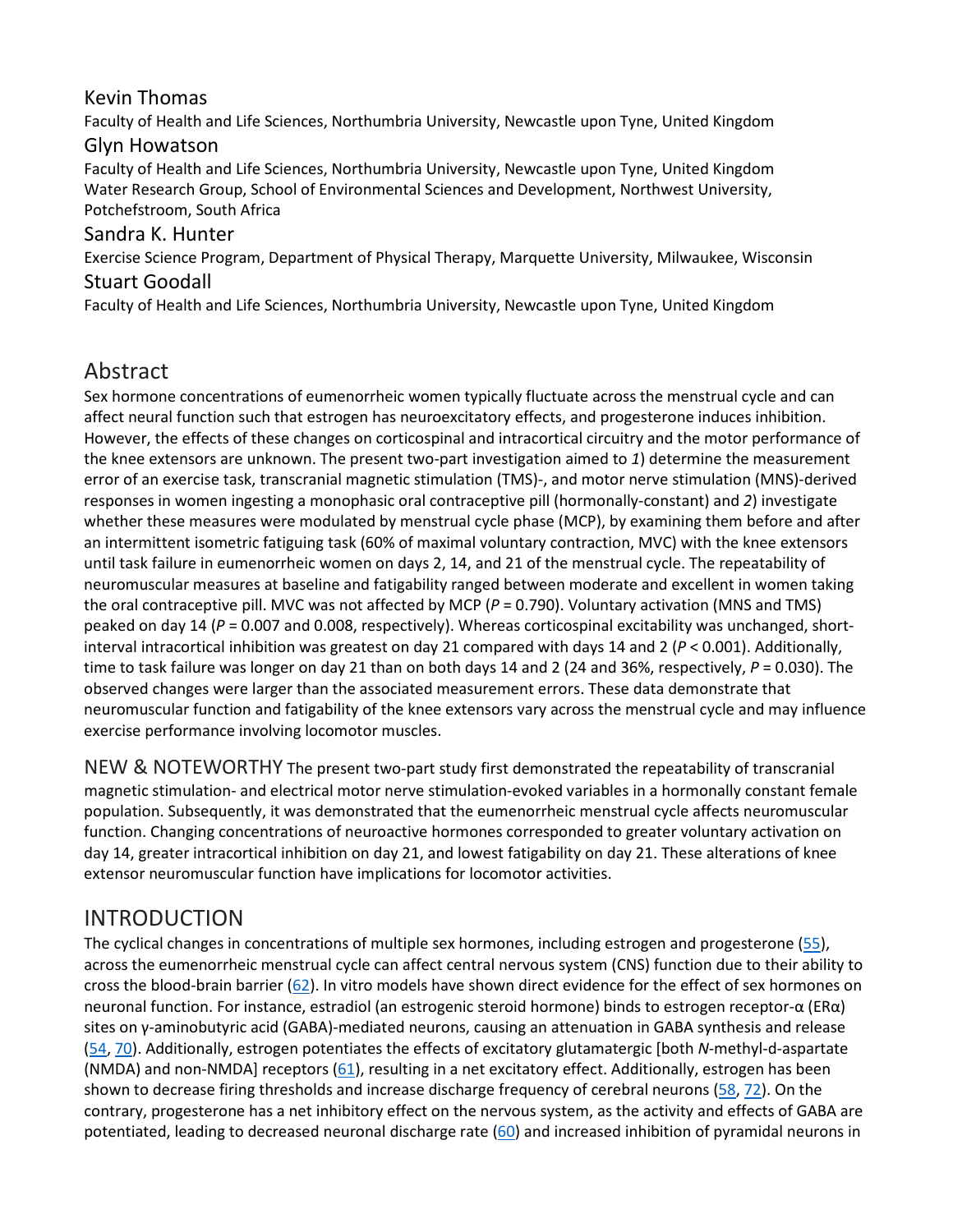rats [\(37\)](https://www.physiology.org/doi/full/10.1152/japplphysiol.01041.2018#B37). Some evidence also suggests that the presence of progesterone directly antagonizes estrogenic actions by lowering the available ER $\alpha$  and ER $\beta$  receptor numbers on various sites of neuronal cells ([47\)](https://www.physiology.org/doi/full/10.1152/japplphysiol.01041.2018#B47). Indeed, as Smith and Woolley  $(61)$  outlined, the neurosteroidal actions of hormones act on the neurotransmitter receptors. Thus, given that GABAergic and glutamatergic synapses are located within the motor cortex  $(43)$ , a hormonal effect would be expected.

The differential effect of estrogen and progesterone concentrations on indexes of nervous system excitability has also been established in humans. Transcranial magnetic stimulation (TMS) studies show increased intracortical excitability and reduced intracortical inhibition in the late-follicular phase, when estradiol concentration is high and progesterone low  $(56, 57)$  $(56, 57)$  $(56, 57)$ , substantiating the alterations seen in the aforementioned in vitro studies. While these in vivo studies show clear changes in human CNS function, they were conducted in the resting upper limbs, specifically in hand muscles associated with fine motor control. However, properties of intracortical and corticospinal circuits vary between upper and lower limb projections [\(7,](https://www.physiology.org/doi/full/10.1152/japplphysiol.01041.2018#B7) [15\)](https://www.physiology.org/doi/full/10.1152/japplphysiol.01041.2018#B15). Thus, the menstrual cycle-associated modulations in neural function of a small upper limb muscle group cannot be extrapolated to larger, lower limb muscle groups. Understanding how the menstrual cycle affects the neural control of large locomotor muscle groups has significant implications for everyday locomotive tasks, injury rehabilitation, and athletic performance. For instance, neuroplasticity following stroke [\(17\)](https://www.physiology.org/doi/full/10.1152/japplphysiol.01041.2018#B17) and strength training [\(71\)](https://www.physiology.org/doi/full/10.1152/japplphysiol.01041.2018#B71) are influenced by GABAergic inhibition.

To date, there is minimal research investigating menstrual cycle-induced changes in the nervous system and motor function of the knee extensors (KE). Previous studies investigating motor function, such as the ability to produce maximum voluntary contraction force (MVC), are equivocal, with studies showing 8–23% greater maximal force with the KE midcycle [\(4,](https://www.physiology.org/doi/full/10.1152/japplphysiol.01041.2018#B4) [53,](https://www.physiology.org/doi/full/10.1152/japplphysiol.01041.2018#B53) [64\)](https://www.physiology.org/doi/full/10.1152/japplphysiol.01041.2018#B64). Multiple studies, however, report no difference in maximal strength [\(20,](https://www.physiology.org/doi/full/10.1152/japplphysiol.01041.2018#B20) [24,](https://www.physiology.org/doi/full/10.1152/japplphysiol.01041.2018#B24) [40,](https://www.physiology.org/doi/full/10.1152/japplphysiol.01041.2018#B40) [46\)](https://www.physiology.org/doi/full/10.1152/japplphysiol.01041.2018#B46). The studies that have shown changes in maximal strength have suggested that mechanisms such as motor unit firing rates  $(65)$  and intracortical excitability [\(56,](https://www.physiology.org/doi/full/10.1152/japplphysiol.01041.2018#B56) [57\)](https://www.physiology.org/doi/full/10.1152/japplphysiol.01041.2018#B57) could be contributing factors. However, the proposed mechanistic factors, and the neuromuscular response (e.g., MVC), have not been concurrently studied. Voluntary activation (VA) of the quadriceps muscle has been assessed using motor nerve stimulation twice with no menstrual cycle effect shown  $(40, 46)$  $(40, 46)$  $(40, 46)$ . However, as it is thought that the assessment of VA using TMS (VA<sub>TMS</sub>) reflects the ability of the motor cortex to activate the motor units within the target muscle group  $(68)$ , if supraspinal properties are modulated by the menstrual cycle ( $\overline{56}$ ,  $\overline{57}$ ), VA<sub>TMS</sub> could provide a more appropriate measure to discern whether the ability to voluntarily activate the KE is affected.

Other aspects of motor performance, such as performance fatigability [\(38\)](https://www.physiology.org/doi/full/10.1152/japplphysiol.01041.2018#B38), have also been studied throughout the menstrual cycle with inconclusive results. Sarwar et al. [\(53\)](https://www.physiology.org/doi/full/10.1152/japplphysiol.01041.2018#B53) showed that the KE of eumenorrheic women were less fatigable in the luteal phase during an electrically stimulated, isometric fatiguing protocol. However, this finding has not been corroborated with dynamic voluntary contractions performed with the KE  $(21, 40)$  $(21, 40)$  $(21, 40)$ . Additionally, none of the aforementioned studies were open-ended, with a fatigue index calculated after a set amount of time/contractions. Thus, due to the causes of fatigability being task specific [\(66\)](https://www.physiology.org/doi/full/10.1152/japplphysiol.01041.2018#B66), discrepancies in the aforementioned investigations could have been due to the differences in fatiguing protocols used and their respective limiting factors.

The effect of hormonal fluctuations on neuromuscular function and fatigability of the KE remains unclear. Conflicting literature exists for the majority of neuromuscular variables despite a rationale for change based on neuroendocrine and upper limb studies. The inclusion of statistical measures of error is recommended for investigations utilizing methods of neurostimulation to inform the contribution of random variation to any modifications in neuromuscular function [\(29\)](https://www.physiology.org/doi/full/10.1152/japplphysiol.01041.2018#B29). Therefore, the present investigation recruited a population of monophasic oral contraceptive (mOCP) users to discern test-retest repeatability of neuromuscular function measures without the influence of endogenous hormones (*Study A*). The consistent dosage of exogenous estrogen and progesterone in the mOCP precludes ovulation [\(28\)](https://www.physiology.org/doi/full/10.1152/japplphysiol.01041.2018#B28), creating a physiological environment in which the effects of endogenous hormones are negated. Thereafter, *Study B* aimed to investigate KE neuromuscular function and fatigability across the menstrual cycle. It was hypothesized that when estrogen levels increased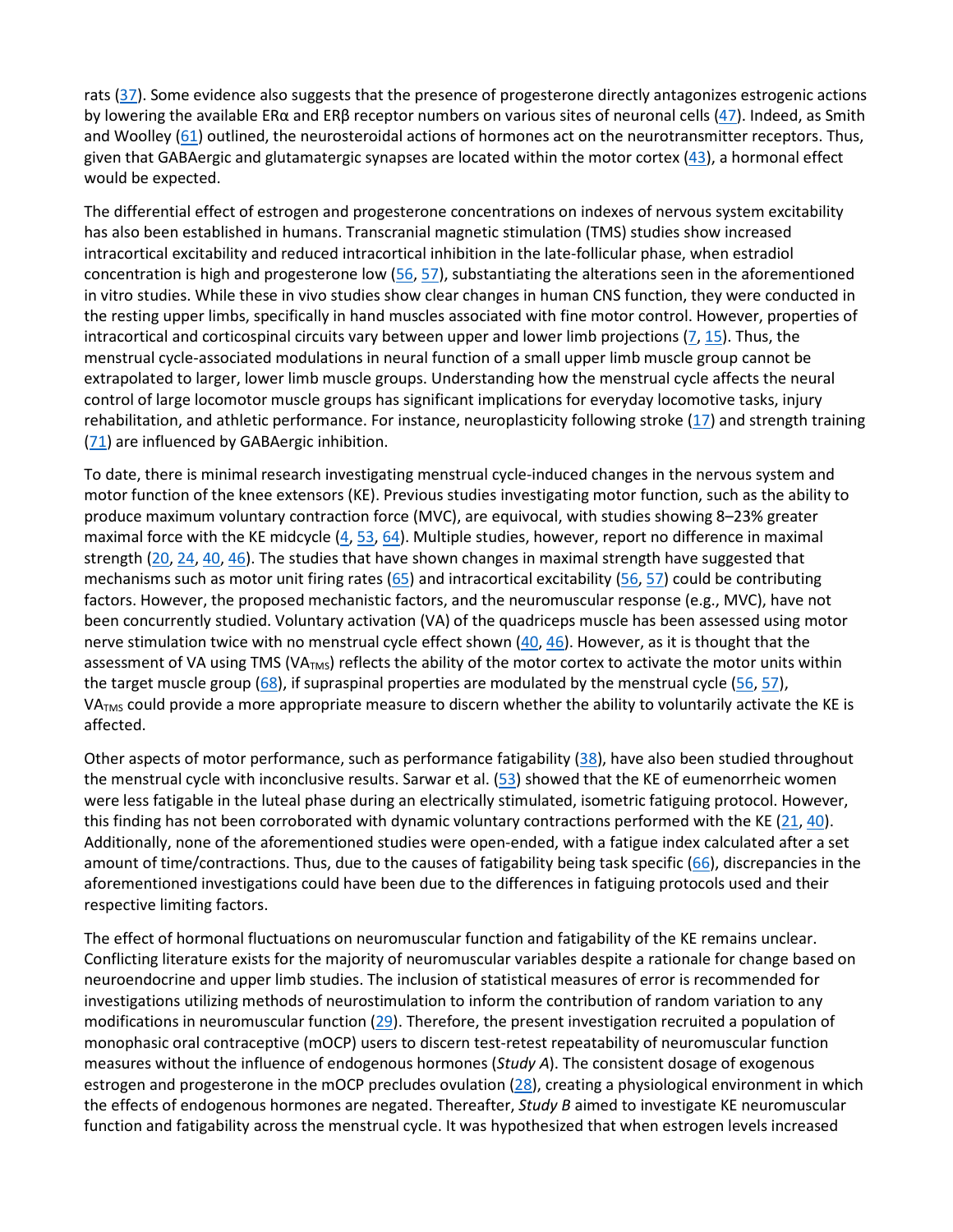(and progesterone remained low) from day 2 to day 14, maximum force production would concomitantly rise alongside a reduction in intracortical inhibition and an increase in VA. Second, it was hypothesized that the rise in progesterone from day 14 to day 21 would occur alongside a reversal in these changes and improved time to task failure (TTF).

# METHODS

#### Ethical Approval

This study received institutional ethical approval from the Northumbria University Health and Life Sciences Research Ethics Committee (HLSPA301116) and was conducted according to all aspects of the Declaration of Helsinki, apart from registration in a database. Participants provided written, informed consent to volunteer for the study.

#### Participants

A total of 30 participants volunteered to participate in the study. Fifteen mOCP users (age: 23 ± 2 yr; stature: 170 ± 6 cm; mass: 70.6 ± 8.5 kg) and 15 eumenorrheic women (age: 25 ± 4 yr; stature: 169 ± 6 cm; mass: 68.3 ± 7.8 kg; mean cycle duration: 29 ± 3 days, range: 24–34 days). The mOCPs reported taking a mOCP for at least 6 mo as prescribed (i.e., a 7-day break after every 21-day pill consumption period), whereas eumenorrheic women reported having regular cycles without using any form of hormonal contraceptives for at least 6 mo. A full list of the mOCPs taken by participants is presented in [Table 1.](https://www.physiology.org/doi/full/10.1152/japplphysiol.01041.2018#T1) Participants arrived at the laboratory rested and hydrated, with strenuous physical activity avoided for 48 h and caffeine and alcohol prohibited for 24 h.

| Table 1. mOCPs taken<br>by participants in Study<br>A |                     |                  |         |                     |         |
|-------------------------------------------------------|---------------------|------------------|---------|---------------------|---------|
| mOCP Brand                                            | No.                 | Synthetic        | Dosage, | Synthetic           | Dosage, |
|                                                       | <b>Participants</b> | Estrogen         | μg      | Progestin           | μg      |
| Rigevidon                                             | 6                   | Ethinylestradiol | 30      | Levonorgestrel      | 150     |
| <b>Cilest</b>                                         | 3                   | Ethinylestradiol | 35      | Norgestimate        | 250     |
| Yasmin                                                | 2                   | Ethinylestradiol | 30      | <b>Drospirenone</b> | 300     |
| <b>Gedarel</b>                                        | 1                   | Ethinylestradiol | 20      | <b>Desogestrel</b>  | 150     |
| Gedarel                                               | 1                   | Ethinylestradiol | 30      | <b>Desogestrel</b>  | 150     |
| Microgynon                                            | 1                   | Ethinylestradiol | 30      | Levonorgestrel      | 150     |
| Levest                                                | 1                   | Ethinylestradiol | 30      | Levonorgestrel      | 150     |

mOCP, monophasic combined oral contraceptive pills.

#### Experimental Design

Study A.

Oral contraceptive users visited the laboratory three times, completing a familiarization and two experimental visits. Experimental visits were completed during the final 14 days of the pill cycle, with a minimum of 48 h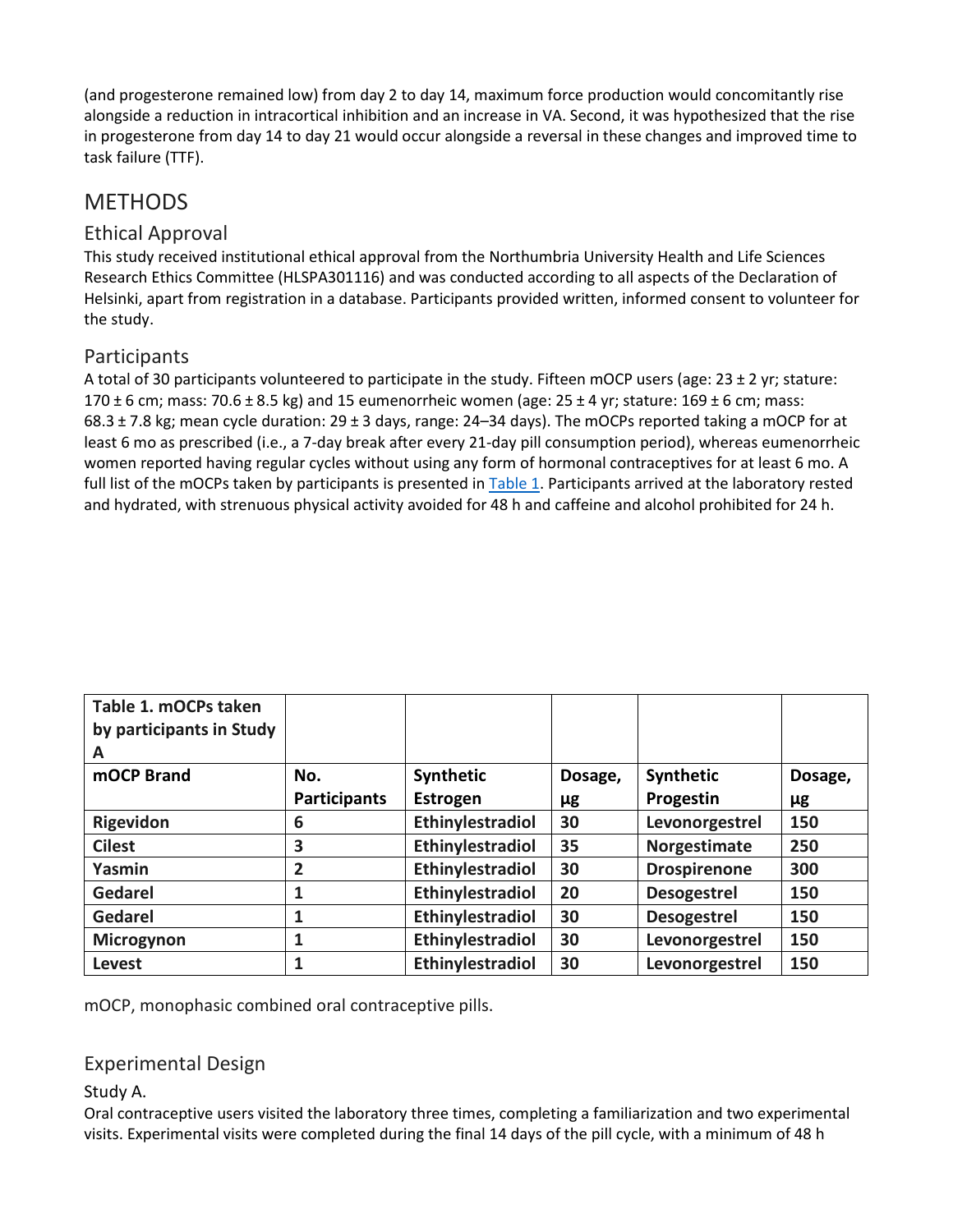between visits to allow recovery [\(13\)](https://www.physiology.org/doi/full/10.1152/japplphysiol.01041.2018#B13). The visits were identical to those described below for *Study B*; however, blood sampling was not performed, as it is established that endogenous hormone concentrations do not fluctuate throughout the consumption phase of the mOCP cycle  $(10)$ .

#### Study B.

Eumenorrheic women visited the laboratory four times, completing a familiarization session before three experimental visits. Participants completed experimental visits on days 2 (D2, early follicular), 14 (D14, late follicular), and 21 (D21, midluteal) of the menstrual cycle. Testing days were counted from the onset of menstruation and, to verify menstrual cycle phase, fasted venous blood samples were taken between the hours of 0600 and 0900 on testing days to analyze serum estradiol and progesterone concentrations. The order of visits was pseudorandomized and counterbalanced to minimize order effects, with five participants beginning on each testing day (D2, D14 or D21). All testing visits occurred within the same menstrual cycle (order: D2, D14, D21), or two consecutive cycles (order: D14, D21, D2 or D21, D2, D14). Experimental visits consisted of a baseline neuromuscular assessment, intermittent, isometric contractions at 60% MVC until task failure, followed immediately by a post-task neuromuscular assessment. The intensity for the fatiguing task was likely far greater than the critical torque [~30% MVC  $(12)$ ], and, therefore, an unsustainable intensity, with task failure attributable to decrements in neuromuscular function  $(1, 11)$  $(1, 11)$  $(1, 11)$ .

#### Experimental Procedures

For *Study B*, upon arrival between the hours of 0600 and 0900, fasted venous blood samples were taken following 10 min of seated rest. Participants were then instructed to consume a typical breakfast and return to the laboratory at their designated testing time. The breakfast and time of testing were replicated (±1 h) for each experimental visit to control for diurnal variations in corticospinal excitability and maximal force production [\(63\)](https://www.physiology.org/doi/full/10.1152/japplphysiol.01041.2018#B63). Time of testing was also controlled for in *Study A*, with participants consuming the mOCP a constant time before trials to standardize circulating exogenous hormone concentrations between visits. In both studies, experimental sessions began with participants completing a standardized voluntary isometric contraction warmup (2 × contractions at 25, 50, and 75% perceived maximal effort) followed by a baseline neuromuscular assessment (described below). The fatiguing task involved sets of intermittent isometric contractions (3-s contraction, 2-s rest at 60% MVC) to task failure. Contractions were paced with an audible metronome to ensure the duty cycle was maintained. One set was defined as 11 submaximal contractions followed by a 3-s MVC with motor nerve stimulation (MNS) delivered at the peak force and 2 s post, lasting 1 min. Task failure was defined as an inability to reach the target force three times at any stage of the protocol. Rating of perceived exertion [RPE [\(6\)](https://www.physiology.org/doi/full/10.1152/japplphysiol.01041.2018#B6)] was recorded using a 6–20 scale following each MVC throughout the fatiguing task. Real-time visual force feedback using target forces set as percentages of maximum force was provided to participants on a computer screen to aid a constant force level. The post-task neuromuscular assessment began immediately following task failure.

#### Neuromuscular assessments.

Measures of neuromuscular function were assessed pre- and postexercise with MNS of the femoral nerve and TMS of the contralateral motor cortex at rest and during voluntary contractions of the right knee extensors. Preexercise neuromuscular assessments began with two practice MVCs to ensure potentiation of subsequent evoked measures, followed by three ~3-s MVCs, all separated by 30 s. During these three MVCs, MNS was delivered when peak force plateaued and then  $\sim$ 2 s after the MVC to measure voluntary activation (VA<sub>MNS</sub>) and potentiated twitch amplitude (Q<sub>tw.pot</sub>) of the knee extensors. Single-pulse TMS was subsequently delivered during two sets of five 3- to 5-s contractions at 100, 87.5, 75, 62.5, and 50% MVC, with 5-s rest between contractions and 10-s rest between sets, to determine VA<sub>TMS</sub> [\(19\)](https://www.physiology.org/doi/full/10.1152/japplphysiol.01041.2018#B19). The TMS silent period (SP) was determined during the 50% MVC contraction of each set. Participants were instructed to maintain a constant force on the guideline and "push through the stimulation"  $(52)$ . Finally, 10 single- and 10 paired-pulse TMS stimulations were delivered during a 10% MVC contraction in an alternate order to determine corticospinal excitability and shortinterval cortical inhibition (SICI), respectively. The neuromuscular assessment was repeated immediately postexercise. Measures of neuromuscular function (MVC, Q<sub>tw.pot</sub>, VA<sub>MNS</sub>) were measured within 30 s of task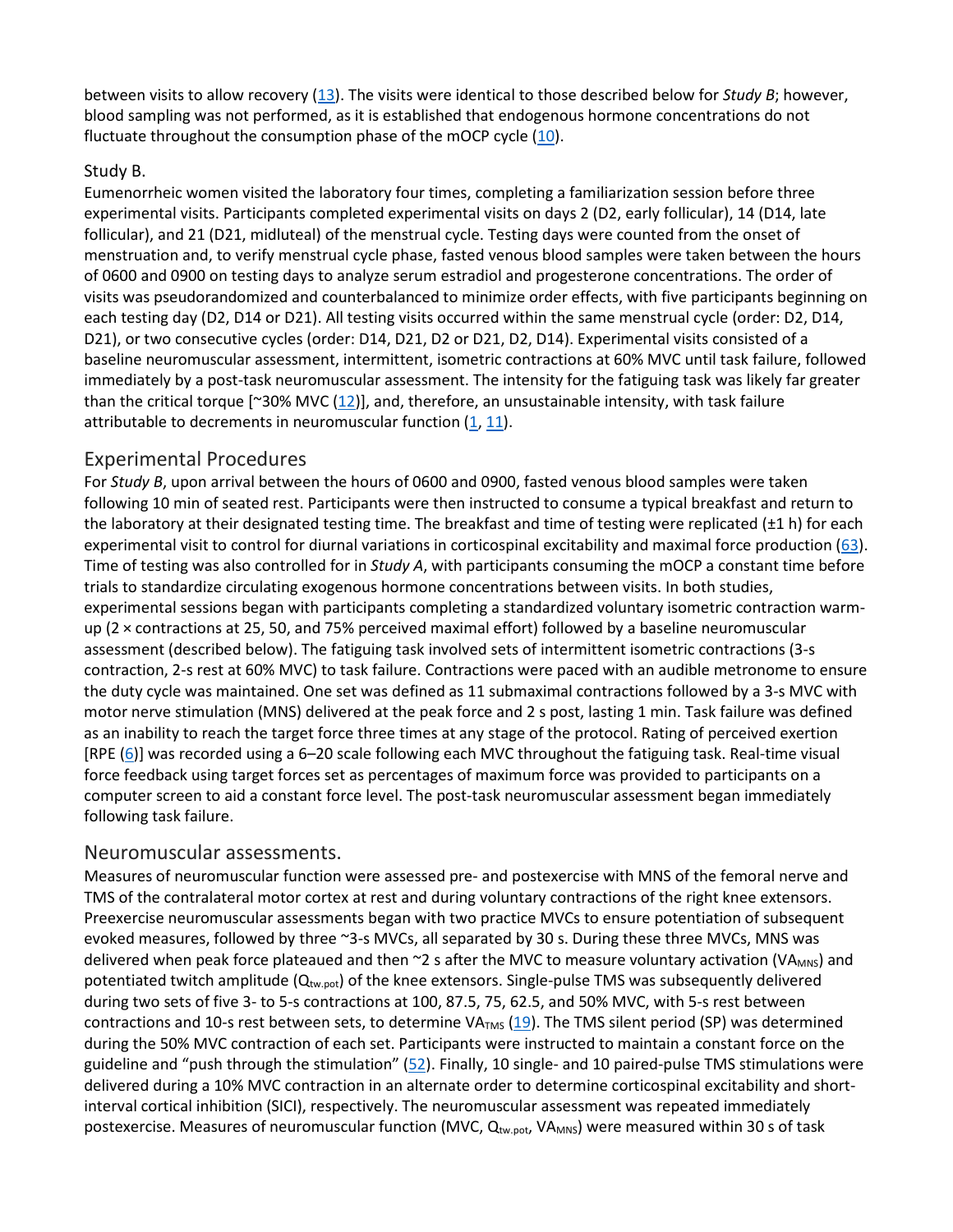failure, and VA $_{TMS}$  measured within 2–2.5 min, in an attempt to minimize the dissipation of fatigue. However it is possible that the sensitivity of these measures was compromised due to the rapid recovery of central fatigue postexercise [\(32\)](https://www.physiology.org/doi/full/10.1152/japplphysiol.01041.2018#B32).

#### Force and electromyographical recordings.

During assessments of neuromuscular function and fatiguing tasks, participants sat on a custom-built chair with knee and hip angles kept constant (both 90° flexion). A calibrated load cell (MuscleLab force sensor 300; Ergotest Technology, Porsgrunn, Norway) was attached via a noncompliant cuff positioned 2 cm superior to the ankle malleoli on the participants' right leg, to measure knee extensor force (N). Surface Ag/AgCl electrodes (Kendall H87PG/F; Covidien, Mansfield, MA) were placed over the rectus femoris (RF), and biceps femoris (BF) muscles with a 2-cm interelectrode distance to record the compound muscle action potential (M-wave) elicited by the electrical stimulation of the femoral nerve, the motor-evoked potential (MEP) elicited by TMS, and the root-mean-square amplitude during isometric contractions (rmsEMG). Electrode placement was consistent with SENIAM (Surface ElectroMyoGraphy for the Non-Invasive Assessment of Muscles) guidelines [\(35\)](https://www.physiology.org/doi/full/10.1152/japplphysiol.01041.2018#B35), and a reference electrode was placed over the patella. Prior to placement, the skin-electrode contact area was cleaned using a 70% IPA alcohol wipe (FastAid; Robinson Healthcare, Worksop, UK). Signals were amplified: gain × 1,000 for EMG and × 300 for force (CED 1902; Cambridge Electronic Design, Cambridge, UK), bandpass filtered (EMG only: 20–2,000 Hz), digitized (5 kHz CED 1401, Cambridge Electronic Design), and analyzed offline (Spike2 v.8, Cambridge Electronic Design).

#### Motor nerve stimulation.

Single electrical stimuli (200 µs duration) were delivered to the right femoral nerve using a constant current stimulator (DS7AH Digitimer; Welwyn Garden City, UK) via adhesive surface electrodes (CF3200; Nidd Valley Medical, Harrogate, UK). The cathode was placed over the nerve, high in the femoral triangle, in the position that elicited the greatest twitch amplitude  $(Q_{tw})$  and M-wave in the RF at rest. The anode was placed halfway between the greater trochanter and the iliac crest. Optimum stimulus intensity was determined as the minimum current that elicited maximum values of  $Q_{tw}$  and M-wave (M<sub>max</sub>) at rest. To ensure a supramaximal stimulus, the optimum stimulus intensity was increased by 30% and was not different between trials in either study (*A*: 230 ± 61 vs. 241 ± 65 mA, *P* = 0.271; *B:* 233 ± 72, 244 ± 68, and 262 ± 67 mA, *P* = 0.125).

#### Transcranial magnetic stimulation.

Single and paired pulse stimuli (1 ms duration) were delivered to the contralateral (left) motor cortex via a concave double cone coil (110 mm diameter, maximum output 1.4 T) powered by two linked monopulse stimulators (Magstim Bistim and Magstim<sup>200</sup>; Magstim, Whitland, UK). Optimal coil placement was determined as the position that elicited the greatest RF MEP with concomitant smallest antagonist (BF) MEP during a 10% MVC at 50–70% stimulator output. This position was marked on the scalp with indelible marker to ensure consistent placement during trials. Stimulator intensity for VATMS was determined as the intensity that elicited the greatest superimposed twitch (SIT) during a contraction at 50% MVC. Stimulator intensity was increased in 5% intervals from 50% stimulator output, and two stimuli were delivered during an ~5 s contraction, with the mean of two SITs recorded [\(9,](https://www.physiology.org/doi/full/10.1152/japplphysiol.01041.2018#B9) [18\)](https://www.physiology.org/doi/full/10.1152/japplphysiol.01041.2018#B18). Mean stimulator intensity was not different between trials in either study (*A*: 67 ± 10 vs. 66 ± 10%, *P* = 0.737; *B*: 63 ± 10, 63 ± 11 and 63 ± 12%, *P* = 0.984). The stimulator output activated a large proportion of the KE motoneuron pool at baseline in each experimental visit with no difference between trials in *Study A* (69 ± 35 vs. 68 ± 36% Mmax amplitude, *P* = 0.916) or *Study B* (61 ± 17, 57 ± 17, 55 ± 14% M<sub>max</sub> amplitude, *P* = 0.788). Small coactivation of the antagonist muscle (BF) was observed in response to TMS and did not differ between trials in *Study A* (0.60 ± 0.37 vs. 0.72 ± 0.53 mV, *P* = 0.106) or *Study B* (0.53 ± 0.39, 0.71 ± 0.42 and 0.60 ± 0.34 mV, *P* = 0.211).

Active motor threshold (aMT) was determined as the stimulator intensity that elicited a MEP of > 200 µV in three of five stimulations during a 10% MVC contraction. Stimulator intensity was increased in 5% steps from 35% of stimulator output until a consistent MEP amplitude >200 μV was found. Thereafter, stimulus intensity was reduced in 1% steps until the lowest intensity to elicit a MEP of >200 μV was found. aMT was not different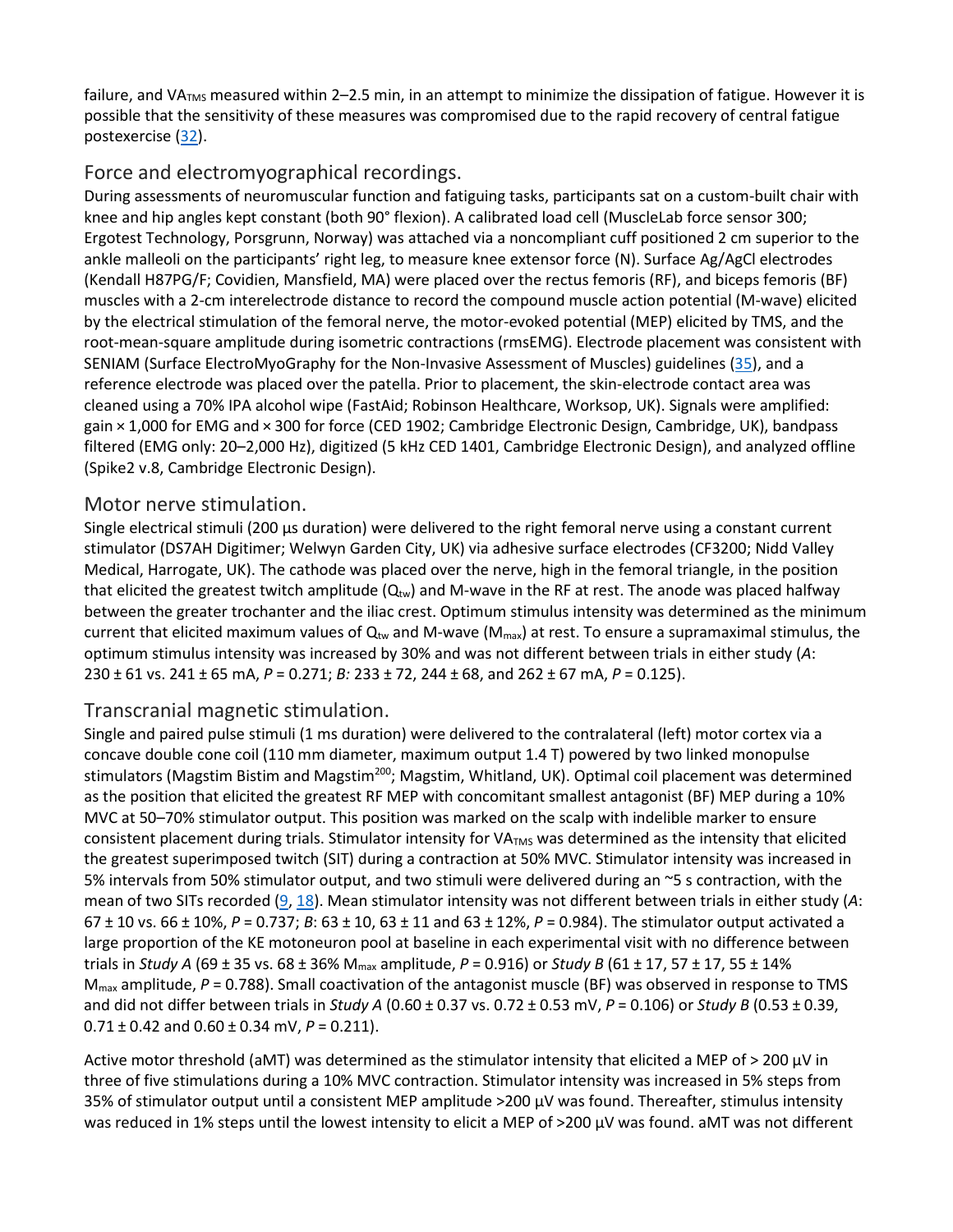on any testing visit in *Study A* (40 ± 6 vs. 40 ± 7%, *P* = 0.746) or *Study B* (43 ± 9, 42 ± 8, and 43 ± 9%, *P* = 0.874). SICI was assessed with 10 paired and 10 single pulse stimulations delivered. Paired-pulse TMS consisted of a conditioning pulse at 70% of aMT and a test pulse at 120% aMT, with an interstimulus interval of 2 ms. All stimuli were delivered during a 10% contraction. This paradigm has previously been demonstrated to be the optimal configuration for eliciting SICI in the KE [\(8\)](https://www.physiology.org/doi/full/10.1152/japplphysiol.01041.2018#B8), and it has been used previously in our laboratory in male populations [\(31\)](https://www.physiology.org/doi/full/10.1152/japplphysiol.01041.2018#B31). Two sets of 10 stimuli were used, with a 10-s rest between contractions.

#### Blood Sampling and Hormone Analysis (Study B only)

Venous blood sampling was performed on the morning of each testing session. A 10-ml blood sample was drawn from an antecubital vein into a silica-coated tube by a trained phlebotomist and then left upright for 15 min to coagulate before centrifuging. Samples were centrifuged at 2,500 rpm for 10 min at room temperature (Allegra-X22R; Beckman Coulter, Sykesville, MD). Using a 500- to 1,000-µl pipette, the supernatant serum was separated into three aliquots (~1000 µl each) and stored at −80°C until estradiol and progesterone analyses were performed. Total concentrations of 17β-estradiol and progesterone were measured in duplicate using hormonespecific enzyme-linked immunoassay kits (Cayman Chemical, Ann Arbor, MI). All samples were analyzed using the ELISA technique with absorbance detection (wavelength 405 nm). The minimal estradiol and progesterone detection was 15 pg/ml and 7.5 pg/ml, respectively. To calculate 17β-estradiol and progesterone levels, a standard curve was plotted using eight standards against their absorbance. Using the mean absorbance from the duplicate of each sample, the concentration of the sample was interpolated directly from the standard curve. The coefficients of variation (CVs) for the ELISA kits, as provided by the manufacturer, were 8–12% for 17βestradiol, and 5–8% for progesterone. In one instance, the CV of a duplicate sample exceeded the manufacturer's CV due to an excessively high (nonphysiological) reading in one well. Therefore, the lower of the two was used for data analysis. Participants' hormonal profiles were deemed "acceptable" when a peak in progesterone concentration was observed during the luteal phase (D21) and an increase in 17β-estradiol was observed from D2 to D14. If neither peak was observed, participants were deemed anovulatory and excluded from further analyses.

#### Data Analysis

Voluntary activation using motor nerve stimulation was determined using the ITT  $(48)$  by comparing the amplitude of the superimposed twitch (SIT) with the amplitude of the potentiated resting twitch ( $Q_{tw,oot}$ ) using the following formula: VA<sub>MNS</sub> (%) =  $(1 - [SIT + Q_{tw, pot}]) \times 100$ . VA using TMS was assessed during two sets of contractions at 100, 87.5, 75, 62.5, and 50% MVC  $(19)$ . Single-pulse TMS was delivered during each contraction, and the linear regression between SIT amplitude and contraction intensity was extrapolated to the *y*-intercept to obtain an estimated resting twitch (ERT; [68\)](https://www.physiology.org/doi/full/10.1152/japplphysiol.01041.2018#B68). To achieve significant linearity (*P* < 0.05), a total of 4 of 300 SITs across all trials in *Study A* were excluded (1.3%), which led to 4 regressions containing 9 data points rather than 10 (1 preexercise, 3 postexercise). In *Study B*, 6 of 870 SITs were excluded from all linear regressions (0.7%), meaning that there were 86 10-point regressions, 3 9-point regressions, and 1 8-point regression used to estimate resting twitches. Mean  $r^2$  values for ERTs in *Study A* were 0.94 ± 0.04 preexercise vs. 0.94 ± 0.04 postexercise and in *Study B* were 0.92 ± 0.05 preexercise, and 0.89 ± 0.07 postexercise. The SIT during 100% MVC was compared with the ERT using the following formula:  $V_{\text{ATMS}}$  (%) = (1 – [SIT ÷ ERT]) × 100. SICI was quantified as the percentage ratio between the amplitude of conditioned MEPs to the amplitude of unconditioned MEPs. Corticospinal excitability was determined by expressing the mean MEP amplitude during the 10% MVC as a percentage of M<sub>max</sub>. The rmsEMG was recorded during the middle 500-ms epoch of each 3-s contraction during the fatiguing task. rmsEMG was then expressed as a percentage of  $M_{\text{max}}$ . For the data presented as %TTF, the MVC, VA<sub>MNS</sub>, and  $Q_{tw, pot}$  for the nearest minute during the fatiguing protocols were taken, and the average rmsEMG for the nearest full set of contractions to the target percentage (i.e., 25, 50, or 75% TTF) was taken; for 0 and 100% TTF, the first and last complete sets were used. All data analysis was performed offline. In *Study* B, despite rigorous familiarization and verbal encouragement, one participant failed to maintain the intermittent contractions for the required 3 s during the fatiguing task, thus invalidating the TTF duration. Therefore, it was deemed appropriate to remove the participant's TTF duration and posttrial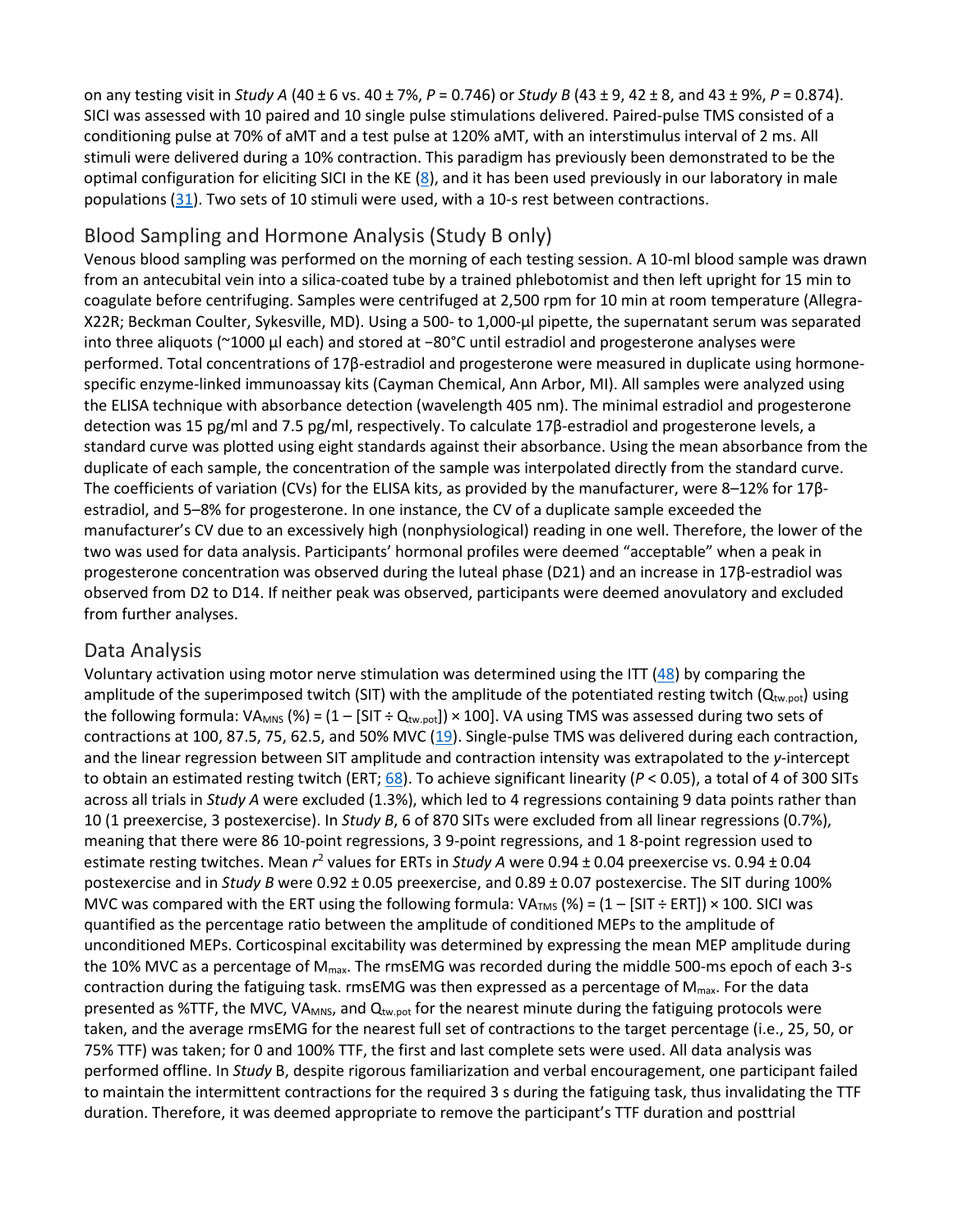neuromuscular assessment from further analysis (*n* = 14); however, baseline data were included for statistical analysis (*n* = 15).

#### Statistical Analysis

Data are presented as mean ± SD within the text and figures. Normal Gaussian distribution of data was confirmed using the Kolmogorov-Smirnov test. If a violation was detected, the data were logarithmically transformed. The α for all statistical tests was set at *P* ≤ 0.05.

For *Study A*, between-session and pre- to postexercise differences were explored using two-way (2 × 2) repeated-measures ANOVAs; if assumptions of sphericity were violated, then the Greenhouse-Geisser correction was applied. If significant main or interaction effects were detected, Bonferroni-corrected post hoc tests were performed. For between-session test-retest reliability, multiple indexes were calculated [pairedsamples *t*-tests, typical error, intraclass correlation coefficient [\(2,](https://www.physiology.org/doi/full/10.1152/japplphysiol.01041.2018#B2) [36\)](https://www.physiology.org/doi/full/10.1152/japplphysiol.01041.2018#B36)] between the two time points. Withinsubjects variation was calculated as the standard deviation of the mean differences divided by the square root of 2 and termed typical error (TE) throughout the paper. Typical error was expressed as absolute raw values and as a percentage of the mean CV. Intraclass correlation coefficients (ICC $_{3,1}$ ) were calculated according to Bland and Altman [\(5\)](https://www.physiology.org/doi/full/10.1152/japplphysiol.01041.2018#B5). ICC values were defined as follows: <0.5 = poor, 0.5–0.75 = moderate, 0.75–0.9 = good,  $>0.9$  = excellent ([45\)](https://www.physiology.org/doi/full/10.1152/japplphysiol.01041.2018#B45). Due to the ceiling effect (i.e., all values grouped close to 100%) associated with VA<sub>MNS</sub> and VA<sub>TMS</sub>, the ICCs were not calculated  $(16, 67)$  $(16, 67)$  $(16, 67)$ .

For *Study B*, one-way repeated-measures ANOVAs were run for all pre-exercise-dependent variables to assess MCP changes in neuromuscular function and hormone concentrations. Sphericity was assessed using Mauchly's test and, if necessary, was controlled using the Greenhouse-Geisser correction. Two-way repeated-measures ANOVAs were run using pre- and postexercise variables to obtain both fatigue and MCP × fatigue interaction effects. To explore potential differences in the fatigue profiles of neuromuscular and perceptual variables, twoway repeated-measures ANOVAs were run, including data points from baseline and 25, 50, 75, and 100% of TTF. Significant main and interaction effects were explored using Bonferroni-corrected tests.

## RESULTS

#### Study A

Exercise performance and pre- to postexercise changes.

The TTF was not different between experimental visits (560 ± 275 vs. 603 ± 357 s, respectively, *P* = 0.314). When assessing exercise-induced changes in neuromuscular function, the two-way ANOVAs detected no between-trial differences in change scores (trial × time interactions: *P* ≥ 0.331), therefore to assess the pre-to-post change, data from both visits were pooled. The MVC decreased pre- to postexercise (time effect: 507 ± 95 vs. 379 ± 85 N;  $F_{1,14}$  = 136.66, P < 0.001,  $\eta^2$  = 0.91). Similarly, indices of contractile function (Q<sub>tw.pot</sub> and ERT) decreased pre- to posttrial (Qtw.pot: 169 ± 24 vs. 109 ± 21 N; *F*1,14 = 92.61, *P* < 0.001, η<sup>2</sup> = 0.87; ERT: 120 ± 36 vs. 93 ± 28 N; *F*<sub>1,14</sub> = 19.07, *P* = 0.001, η<sup>2</sup> = 0.56). Indices of VA also decreased pre- to posttrial: VA<sub>MNS</sub> (93.6 ± 3.2 vs. 85.1 ± 6.8%; *F*1,14 = 36.60, *P* < 0.001, η<sup>2</sup> = 0.72) and VATMS (94.6 ± 3.1 vs. 83.1 ± 10.6%; *F*1,14 = 20.82, *P* < 0.001, η<sup>2</sup> = 0.60). Corticospinal excitability (MEP/Mmax) was not different pre- to postexercise (*P* = 0.057). There were no changes in SICI pre- to postexercise (80.8 ± 14.2 vs. 79.8 ± 13.9%, *P* = 0.667), whereas SP duration lengthened (189 ± 46 vs. 202 ± 50 ms,  $F_{1,14}$  = 5.49,  $P$  = 0.034,  $\eta^2$  = 0.28). Last, M<sub>max</sub> was not different pre- to postexercise (3.02 ± 1.19 vs. 2.81 ± 1.01 mV, *P* = 0.362).

#### Reliability of neuromuscular measures.

Preexercise data from mechanical variables [\(Table 2\)](https://www.physiology.org/doi/full/10.1152/japplphysiol.01041.2018#T2) showed good (ERT and TTF) and excellent (MVC and  $Q_{tw,pot}$ ) reliability. The TE and CV were also low for the majority of variables (CV ≤ 12.5%), except TTF (CV = 20.0%). Postexercise reliability [\(Table 2\)](https://www.physiology.org/doi/full/10.1152/japplphysiol.01041.2018#T2) was weaker but still interpreted as predominantly good ( $Q_{\text{tw,pot}}$  and ERT) or excellent (MVC). These values were all poorer postexercise but remained relatively low (CV ≤ 14.9%). The relative reliability (ICCs) of the pre-to-post change was either moderate (MVC, ERT, and VA<sub>MNS</sub>) or good (Q<sub>tw,pot</sub>); however, there was a high degree of random error (CV range: 19.7–62.7%).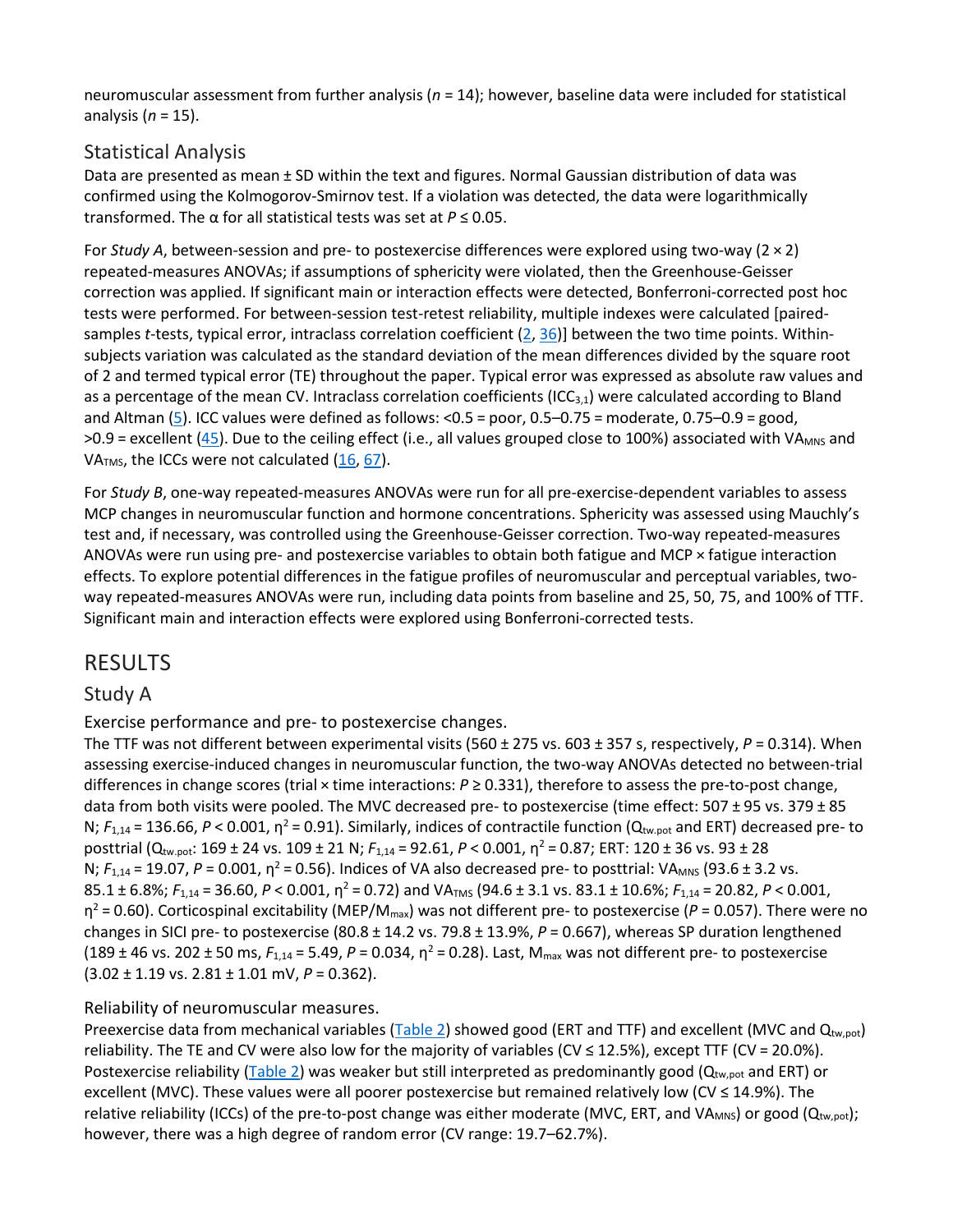| Table 2. Reliability data for mechanical |                  |                   |       |                         |           |           |                     |
|------------------------------------------|------------------|-------------------|-------|-------------------------|-----------|-----------|---------------------|
| variables pre- and postexercise in       |                  |                   |       |                         |           |           |                     |
| <b>Study A</b>                           |                  |                   |       |                         |           |           |                     |
| <b>Measure</b>                           | Visit 1          | Visit 2           | P     | <b>Bias</b>             | <b>TE</b> | CV<br>(%) | <b>ICC (95% CI)</b> |
| MVC, N                                   |                  |                   |       |                         |           |           |                     |
| Pre                                      | $502 \pm$        | $511 \pm$         | 0.314 | $-9$                    | 23        | 4.5       | $0.96(0.89 - 0.98)$ |
|                                          | 90               | 103               |       |                         |           |           |                     |
| <b>Post</b>                              | $375 \pm$        | 383 ±             | 0.356 | $-8$                    | 24        | 6.2       | $0.94(0.82 - 0.98)$ |
|                                          | 93               | 81                |       |                         |           |           |                     |
| Δ                                        | $-128 \pm$       | $-128 \pm$        | 0.972 | $\mathbf 0$             | 30        | 23.9      | $0.62(0.18 - 0.85)$ |
|                                          | 43               | 51                |       |                         |           |           |                     |
| Q <sub>tw.pot</sub> , N                  |                  |                   |       |                         |           |           |                     |
| Pre                                      | 168 <sub>±</sub> | 170±              | 0.589 | $-2$                    | 9         | 5.0       | $0.90(0.72 - 0.96)$ |
|                                          | 27               | 22                |       |                         |           |           |                     |
| <b>Post</b>                              | 110 <sub>±</sub> | 110 <sub>±</sub>  | 0.942 | $\mathbf 0$             | 11        | 10.4      | $0.75(0.40 - 0.91)$ |
|                                          | 22               | 21                |       |                         |           |           |                     |
| Δ                                        | $-58±$           | $-61 \pm$         | 0.643 | $-2$                    | 12        | 19.7      | $0.81(0.53 - 0.93)$ |
|                                          | 29               | 21                |       |                         |           |           |                     |
| ERT, N                                   |                  |                   |       |                         |           |           |                     |
| Pre                                      | $121 \pm$        | 118±              | 0.689 | $\overline{\mathbf{3}}$ | 15        | 12.5      | $0.85(0.62 - 0.95)$ |
|                                          | 38               | 34                |       |                         |           |           |                     |
| <b>Post</b>                              | $94 \pm 30$      | $91 \pm 27$       | 0.605 | $\overline{\mathbf{3}}$ | 14        | 14.9      | $0.79(0.48 - 0.92)$ |
| Δ                                        | $-27±$           | $-27±$            | 0.943 | $\mathbf 0$             | 17        | 62.7      | $0.63(0.20 - 0.86)$ |
|                                          | 25               | 28                |       |                         |           |           |                     |
| <b>VATMS, %</b>                          |                  |                   |       |                         |           |           |                     |
| Pre                                      | $94.3 \pm$       | $94.8 \pm$        | 0.679 | $-0.5$                  | 2.8       | 3.0       |                     |
|                                          | 3.3              | 2.9               |       |                         |           |           |                     |
| <b>Post</b>                              | $82.3 \pm$       | 83.9 <sub>±</sub> | 0.406 | $-1.6$                  | 5.1       | 6.1       |                     |
|                                          | 11.1             | 10.4              |       |                         |           |           |                     |
| Δ                                        | $-12.0 \pm$      | $-10.9 \pm$       | 0.573 | 1.1                     | $5.2$     | 45.4      | $0.78(0.46 - 0.92)$ |
|                                          | 11.2             | 9.6               |       |                         |           |           |                     |
| VA <sub>MNS</sub> , %                    |                  |                   |       |                         |           |           |                     |
| Pre                                      | $93.6 \pm$       | $93.7 \pm$        | 0.834 | $-0.1$                  | 1.6       | 1.7       |                     |
|                                          | 3.0              | 3.2               |       |                         |           |           |                     |
| Post                                     | $84.5 \pm$       | $85.8 \pm$        | 0.942 | $-1.3$                  | 3.6       | 4.2       |                     |
|                                          | 7.2              | 6.7               |       |                         |           |           |                     |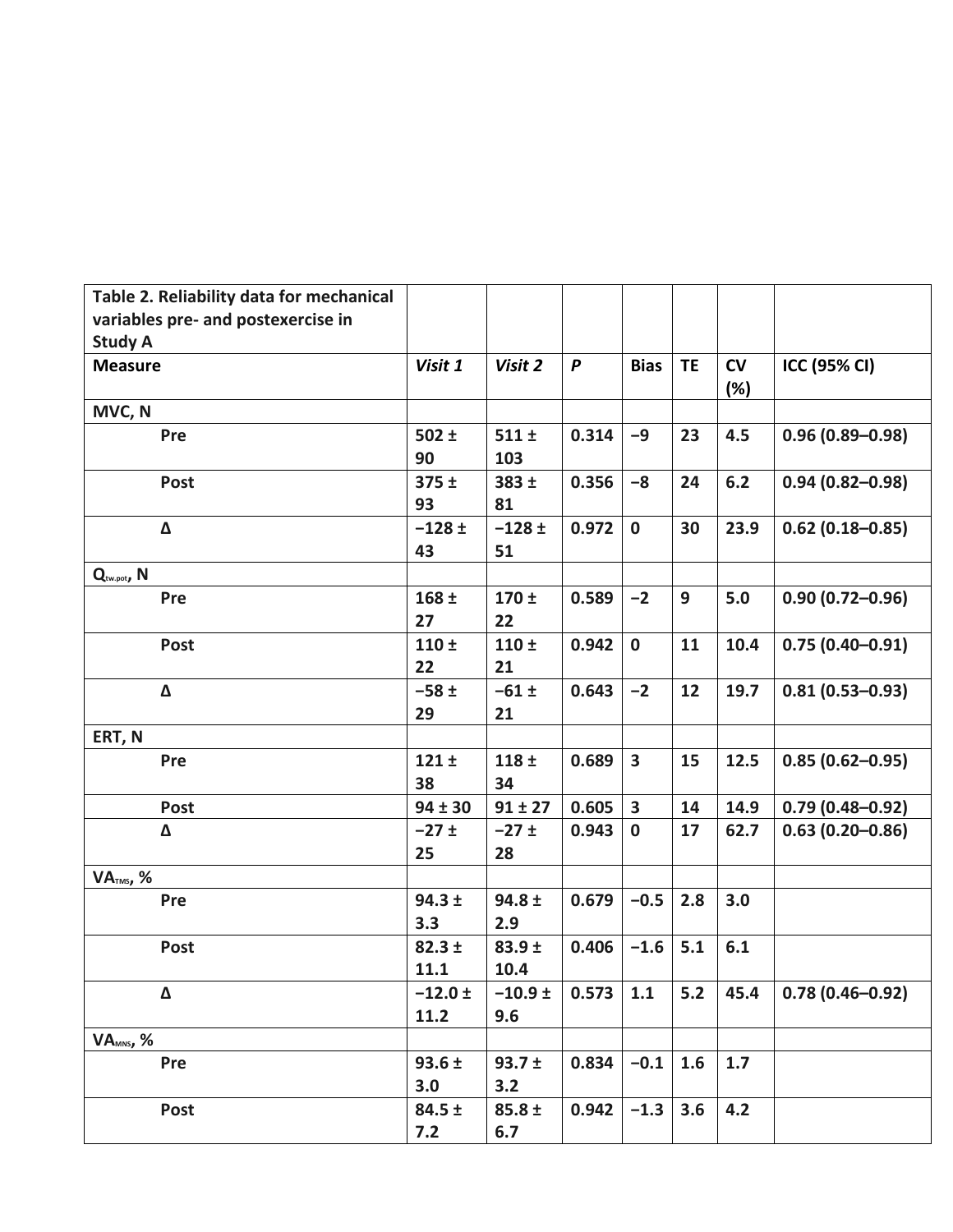| Δ      | $-9.1 \pm$ | $-7.9 \pm$ | 0.390 1.2 |       | 3.7 | 43.2 | $0.66(0.24 - 0.87)$      |
|--------|------------|------------|-----------|-------|-----|------|--------------------------|
|        | 6.0        | 6.1        |           |       |     |      |                          |
| TTF, s | $560 \pm$  | $603 \pm$  | 0.338     | $-43$ | 117 | 20.0 | $\vert$ 0.88 (0.69-0.96) |
|        | 275        | 357        |           |       |     |      |                          |

Values are means ± SD. Pre-to-Post change (Δ) is presented when a significant (*P* < 0.05) change was observed. CV, coefficient of variation; ICC, intraclass correlation coefficient; MVC, maximum voluntary contraction; Q<sub>tw.pot</sub>, potentiated quadriceps twitch; ERT, estimated resting twitch; VA<sub>TMS</sub>, voluntary activation assessed with transcranial magnetic stimulation; VA<sub>MNS</sub>, voluntary activation assessed with motor nerve stimulation; TE, typical error; TTF, time to task failure.

Surface EMG variables [\(Table 3\)](https://www.physiology.org/doi/full/10.1152/japplphysiol.01041.2018#T3) showed moderate (MEP/M<sub>max</sub> and SP) or good (SICI and M<sub>max</sub>) reliability preexercise but with larger test-retest CVs than mechanical variables (CV range: 9.2–30.1%). Postexercise reliability was similar to preexercise for most variables, with ICCs either moderate (MEP/M<sub>max</sub> and SP) or good (Mmax) and comparable CVs (range: 13.0–31.0%). Despite this, the postexercise reliability of SICI was poor (ICC = 0.42), which was further supported by a significant bias between *visits 1* and *2* (−9.1%, *P* = 0.031). When the pre-to-post change was significant for a variable, i.e., SP, the relative reliability of change value was deemed poor (ICC = 0.44), with a high degree of random error (CV = 155.1%).

| Table 3. Reliability values for   |            |                   |                  |             |           |      |                     |
|-----------------------------------|------------|-------------------|------------------|-------------|-----------|------|---------------------|
| electromyographical data pre- and |            |                   |                  |             |           |      |                     |
| postexercise                      |            |                   |                  |             |           |      |                     |
| <b>Measure</b>                    | Visit 1    | Visit 2           | $\boldsymbol{P}$ | <b>Bias</b> | <b>TE</b> | CV,  | <b>ICC (95% CI)</b> |
|                                   |            |                   |                  |             |           | %    |                     |
| $MEP/M_{max}$ , %                 |            |                   |                  |             |           |      |                     |
| Pre                               | $22.4 \pm$ | $19.8 \pm$        | 0.291            | 2.6         | 6.4       | 30.1 | $0.71(0.34 - 0.89)$ |
|                                   | 12.0       | 10.5              |                  |             |           |      |                     |
| <b>Post</b>                       | $17.8 \pm$ | 16.9 <sub>±</sub> | 0.677            | 0.9         | 5.4       | 31.0 | $0.72(0.34 - 0.90)$ |
|                                   | 9.0        | 10.1              |                  |             |           |      |                     |
| Δ                                 |            |                   |                  |             |           |      |                     |
| SICI, %                           |            |                   |                  |             |           |      |                     |
| Pre                               | $78.7 \pm$ | 82.9 <sub>±</sub> | 0.148            | $-4.2$      | 7.4       | 9.2  | $0.75(0.42 - 0.91)$ |
|                                   | 15.0       | 13.5              |                  |             |           |      |                     |
| Post                              | $75.3 \pm$ | $84.3 \pm$        | 0.031            | $-9.1$      | 10.4      | 13.0 | $0.42(0.00 - 0.75)$ |
|                                   | 13.3       | 13.3              |                  |             |           |      |                     |
| Δ                                 |            |                   |                  |             |           |      |                     |
| $M_{\text{max}}$ , mV             |            |                   |                  |             |           |      |                     |
| Pre                               | $2.96 \pm$ | $3.08 \pm$        | 0.507            | $-0.12$     | 0.48      | 15.9 | $0.86(0.64 - 0.92)$ |
|                                   | 1.13       | 1.28              |                  |             |           |      |                     |
| <b>Post</b>                       | $2.74 \pm$ | $2.88 \pm$        | 0.466            | $-0.14$     | 0.50      | 17.8 | $0.79(0.47 - 0.92)$ |
|                                   | 1.01       | 1.03              |                  |             |           |      |                     |
| Δ                                 |            |                   |                  |             |           |      |                     |
| SP, ms                            |            |                   |                  |             |           |      |                     |
| Pre                               | $187 +$    | 190 <sub>±</sub>  | 0.791            | $-3$        | 31        | 16.4 | $0.60(0.24 - 0.82)$ |
|                                   | 45         | 50                |                  |             |           |      |                     |
|                                   |            |                   |                  |             |           |      |                     |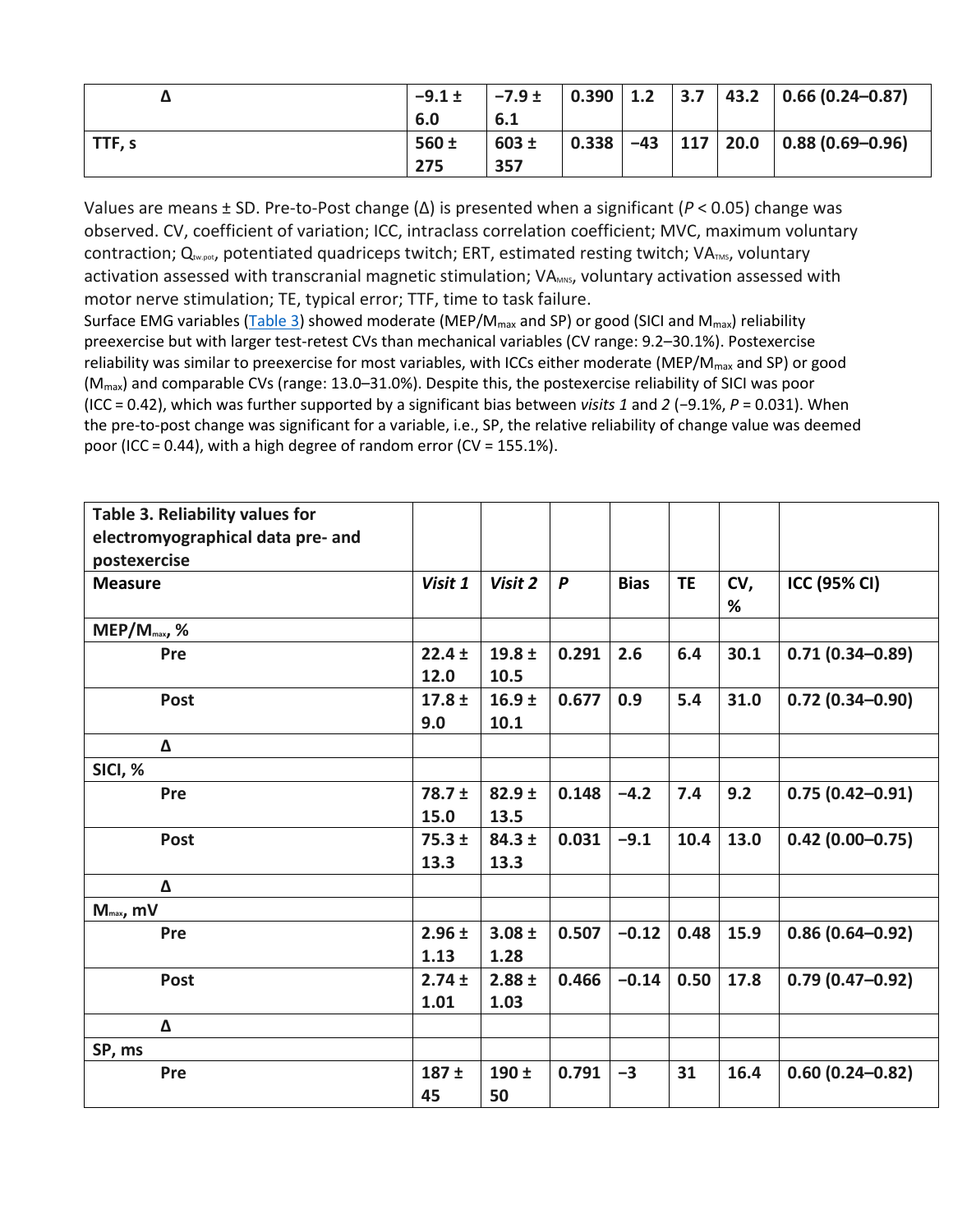| <b>Post</b> | $201 \pm$       | $202 \pm$ | 0.947 | -8 | 37 | 19.2 | $0.63(0.19 - 0.86)$                  |
|-------------|-----------------|-----------|-------|----|----|------|--------------------------------------|
|             | 56              | 46        |       |    |    |      |                                      |
| Δ           | 14 <sub>±</sub> | 12±       | 0.815 |    | 20 |      | $155.1 \mid 0.44 \mid (0.00 - 0.77)$ |
|             | 29              | 23        |       |    |    |      |                                      |

Values are means ± SD. Pre-to-Post change (Δ) is presented when a significant (*P* < 0.05) change was observed.CV, coefficient of variation; ICC, intraclass correlation coefficient; MEP, motor evoked potential,; MVC, maximum voluntary contraction; SICI, short-interval cortical inhibition;  $M_{\text{max}}$ , maximum compound action potential; TE, typical error.

# Study B

Hormonal profiles*.*

Thirteen of 15 participants presented a regular hormonal profile [\(Table 4\)](https://www.physiology.org/doi/full/10.1152/japplphysiol.01041.2018#T4). Two participants had no increase in progesterone on D21; given the hypothesis that changing hormone concentrations would modulate neuromuscular function, and these participants did not exhibit any change in hormone concentrations, they were excluded from further statistical analyses. The repeated-measures ANOVAs showed an effect of MCP on 17β-estradiol ( $F_{1.4,19.5}$  = 3.55,  $P$  = 0.040,  $η<sub>p</sub><sup>2</sup>$  = 0.18) and progesterone concentration ( $F_{=1.0,14.1}$  = 8.35,  $P = 0.012$ ,  $η<sub>p</sub><sup>2</sup> = 0.37$ ). Post hoc tests revealed that 17β-estradiol concentrations were greater on D14 than on D2 (*P* = 0.033) and greater on D21 than D2 (*P* = 0.029). Progesterone was greater on D21 than D2 and D14 (*P* = 0.011, and 0.012, respectively).

| Table 4. Group average concentrations for $17\beta$ -estradiol and<br>progesterone across the 3 tested phases of the menstrual cycle |                 |                 |                         |
|--------------------------------------------------------------------------------------------------------------------------------------|-----------------|-----------------|-------------------------|
|                                                                                                                                      | Day 2           | Day 14          | <b>Day 21</b>           |
| $17\beta$ -Estradiol, pg/ml                                                                                                          | $248 \pm 129$   | $328 \pm 160*$  | $341 \pm 186*$          |
| Progesterone, ng/ml                                                                                                                  | $1.27 \pm 0.50$ | $1.38 \pm 0.69$ | $4.41 \pm$<br>$4.60*$ # |
| E:P ratio                                                                                                                            | $0.20 \pm 0.13$ | $0.28 \pm 0.18$ | $0.12 \pm$<br>$0.10*$ # |

Values are means ± SD. E:P, estrogen-to-progesterone; D, day of cycle.

\*greater than D2;

#greater than D14.

Baseline neuromuscular function.

MVC force was unaffected by MCP ( $Fig. 1A$ ,  $F_{1.4,16.8}$  = 0.15,  $P$  = 0.790,  $\eta_p^2$  = 0.01). Potentiated twitch force was also unchanged [\(Fig. 1](https://www.physiology.org/doi/full/10.1152/japplphysiol.01041.2018#F0001)B; *F*<sub>2,24</sub> = 0.25, *P* = 0.782,  $\eta_p^2$  = 0.02); however, the SIT elicited by MNS was affected by MCP ( $F_{2,28}$  = 3.69, P = 0.040,  $\eta_p^2$  = 0.24), with greater SITs on D14 compared with D2 (mean difference: 2 N, P = 0.031). The reduced SIT on D14 meant that VA<sub>MNS</sub> was affected by MCP [\(Fig. 1](https://www.physiology.org/doi/full/10.1152/japplphysiol.01041.2018#F0001)C;  $F_{2,28}$  = 9.23,  $P$  = 0.001, η<sub>p</sub><sup>2</sup> = 0.44), with post hoc tests showing greater VA<sub>MNS</sub> on D14 than on D2 (mean difference: 1.9%, *P* = 0.007); however, there was no difference between D14 and D21 (mean difference: 1.0%, P = 0.059). VA<sub>TMS</sub> was also affected by MCP (*Fig. 1D*;  $F_{2,28}$  = 5.89,  $P$  = 0.008,  $\eta_p^2$  = 0.33), with greater values on D14 than on D21 (mean difference: 3.0%, *P* = 0.016); however, D14 and D2 were not different (mean difference: 2.5%, *P* = 0.080).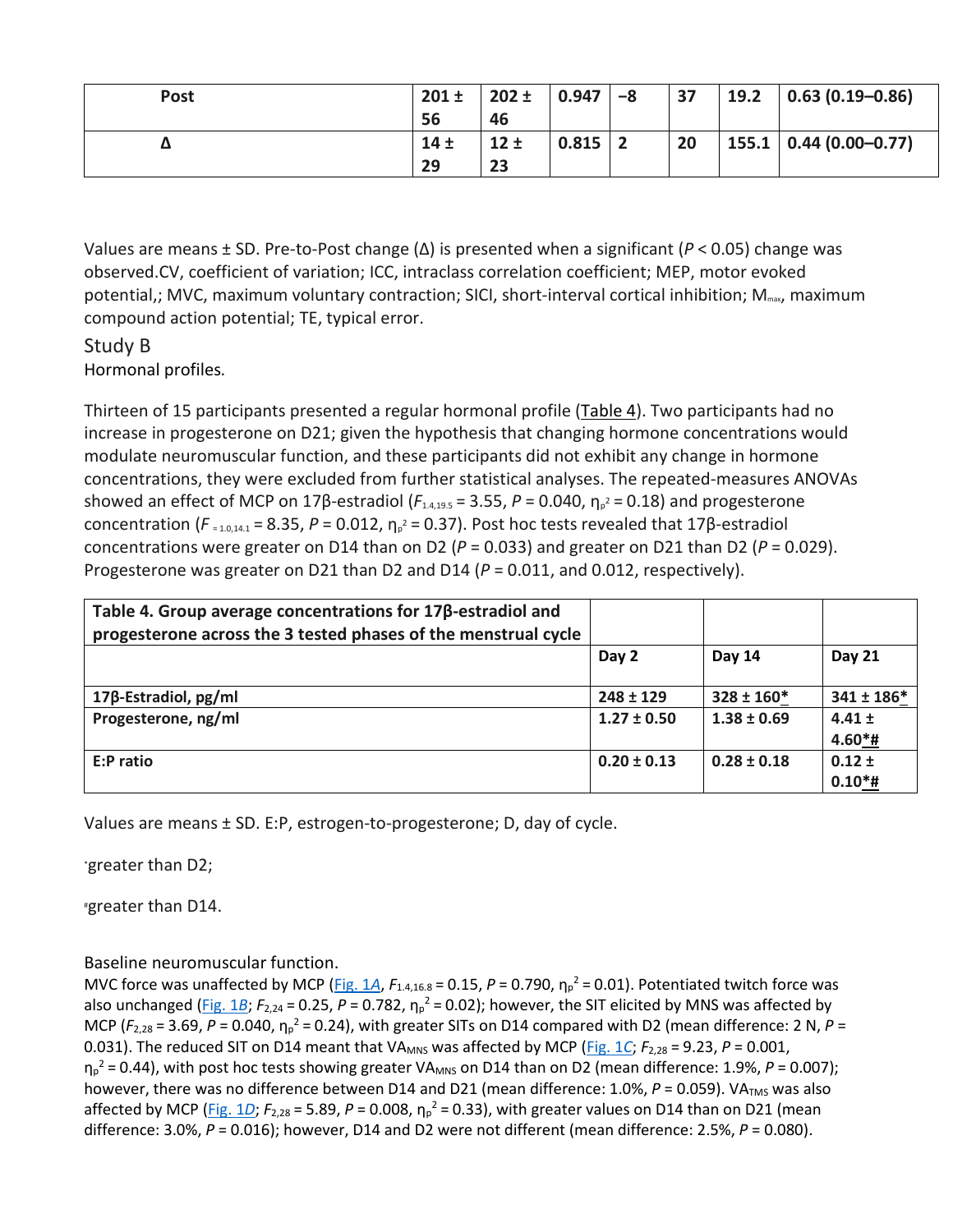Despite the change in VA<sub>TMS</sub>, neither of its constituent parts were altered by MCP: ERT ( $F_{1.3,15.3}$  = 0.25, P = 0.784,  $\eta_p^2$  = 0.02) and SIT elicited by TMS ( $F_{1.3,15.3}$  = 2.17, P = 0.136,  $\eta_p^2$  = 0.15).



**Fig. 1.**Baseline neuromuscular measures across the 3 time points. *A*: maximum voluntary contraction (MVC). *B*: potentiated twitch force (Q<sub>tw.pot</sub>). *C*: voluntary activation assessed with motor nerve stimulation (VA<sub>MNS</sub>). *D*: VA assessed with transcranial magnetic stimulation (VA<sub>TMS</sub>). *E*: superimposed MVS-evoked twitch during a maximum voluntary contraction (SIT<sub>MNS</sub>). *F*: superimposed transcranial magnetic stimulation (TMS)-evoked twitch during a MVC (SIT<sub>TMS</sub>). Individual data are shown with mean data overlaid as filled symbols and connecting line.

As shown in <u>Table 3</u>, M<sub>max</sub> was unaffected by MCP ( $F_{2,28}$  = 0.24, P = 0.786,  $\eta_p^2$  = 0.02), nor was normalized MEP amplitude [\(Fig. 2](https://www.physiology.org/doi/full/10.1152/japplphysiol.01041.2018#F0002)A;F<sub>2,28</sub> = 2.24, P = 0.129, η<sub>p</sub><sup>2</sup> = 0.16). However, SICI was affected ([Table 5](https://www.physiology.org/doi/full/10.1152/japplphysiol.01041.2018#T5) and [Fig. 2](https://www.physiology.org/doi/full/10.1152/japplphysiol.01041.2018#F0002)B; F<sub>1.4,</sub> <sub>16.8</sub> = 13.52, P < 0.001, η<sub>p</sub><sup>2</sup> = 0.53), with post hoc tests showing greater inhibition on D21 than on D2 (mean difference: −10%, *P* = 0.048) and D14 (mean difference: −14%, *P* = 0.001). The prestimulus normalized rmsEMG activity was not different between MCPs (D2, 1.16 ± 0.43; D14, 1.07 ± 0.53; D21, 1.20 ± 0.64% Mmax, *F*2,28 = 0.31, *P* = 0.736, η<sup>p</sup> <sup>2</sup> = 0.025), and neither was the SP [\(Fig. 2](https://www.physiology.org/doi/full/10.1152/japplphysiol.01041.2018#F0002)*C* and [Table 5](https://www.physiology.org/doi/full/10.1152/japplphysiol.01041.2018#T5); *F*2,28 = 0.53, *P* = 0.594,  $\eta_p^2$  = 0.04).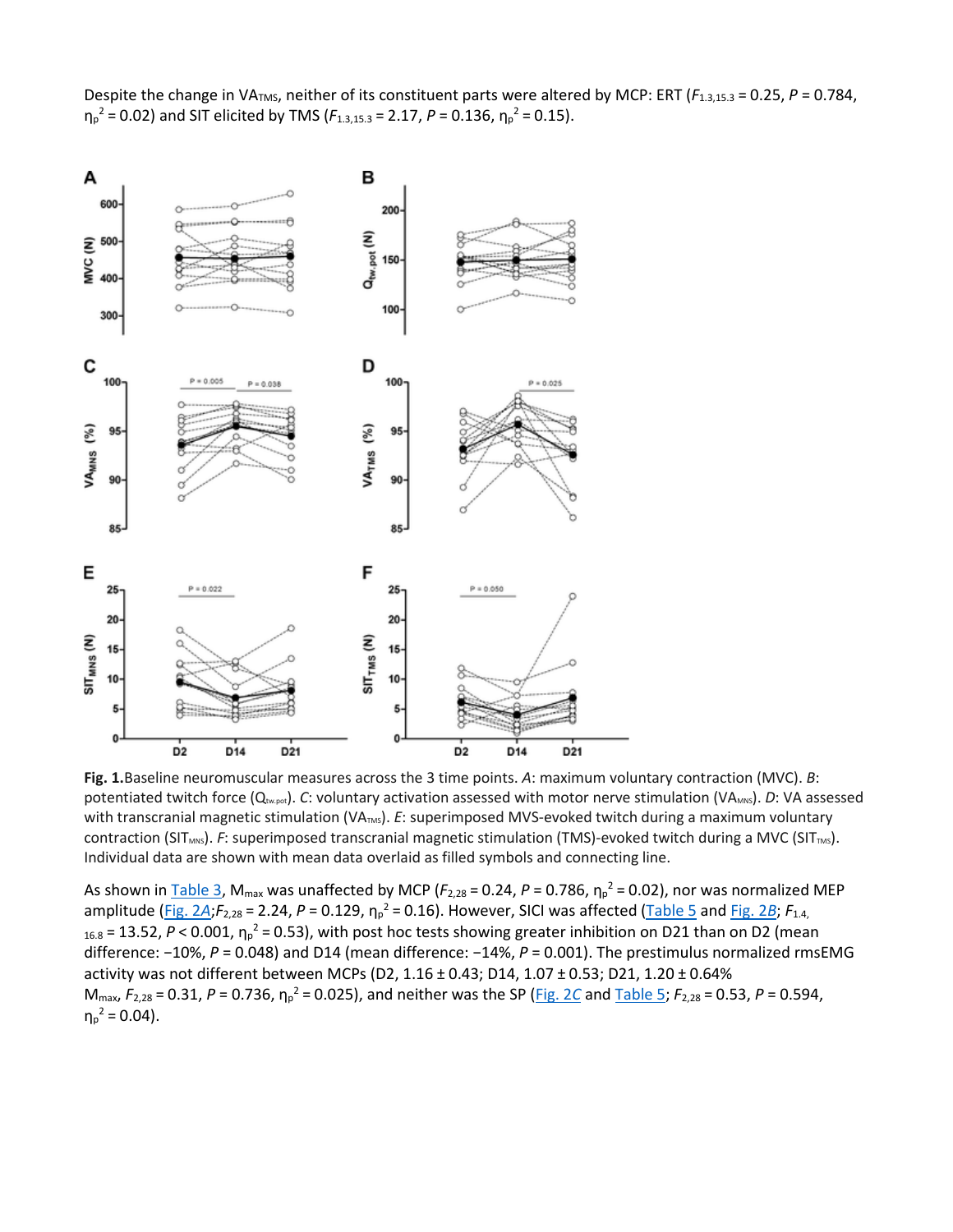

**Fig. 2.**Transcranial magnetic stimulation evoked responses across the 3 testing time points. *A*: corticospinal excitability: motor evoked potential (MEP)/maximal muscle action potential (M<sub>Max</sub>). *B*: short-interval cortical inhibition (SICI). *C*: transcranial magnetic stimulation-evoked silent period. Individual data are shown with mean data overlaid as filled symbols and connecting line.

|                   | Day 2         |                 |        | Day<br>14       |               |        | Day<br>21       |                 |        | <b>MCP</b><br><b>Effect</b>      | Pre-to-<br><b>Post</b><br><b>Exercise</b> | MCP x<br><b>Exercis</b><br>e     |
|-------------------|---------------|-----------------|--------|-----------------|---------------|--------|-----------------|-----------------|--------|----------------------------------|-------------------------------------------|----------------------------------|
|                   | <b>Pre</b>    | Post            | Δ      | Pre             | <b>Post</b>   | Δ      | Pre             | <b>Post</b>     | Δ      | $1 \times 3$<br><b>ANO</b><br>VA | $2 \times 3$<br><b>ANOVA</b>              | $2 \times 3$<br><b>ANOV</b><br>A |
| <b>MV</b><br>C, N | $457 +$<br>79 | $344 \pm$<br>59 | $-25%$ | $454 \pm$<br>78 | $337 +$<br>67 | $-26%$ | $460 \pm$<br>87 | $355 \pm$<br>93 | $-24%$ | 0.790                            | < 0.001                                   | 0.236                            |
| $SIT_M$<br>ns, N  | 9±5#          | 11±             |        | 7±4             | 10±<br>8      |        | $8 \pm 4$       | 11±<br>6        |        | 0.040                            | 0.069                                     | 0.452                            |

**Table 5. Variables assessed throughout the pre- and post-exercise testing battery across the menstrual cycle**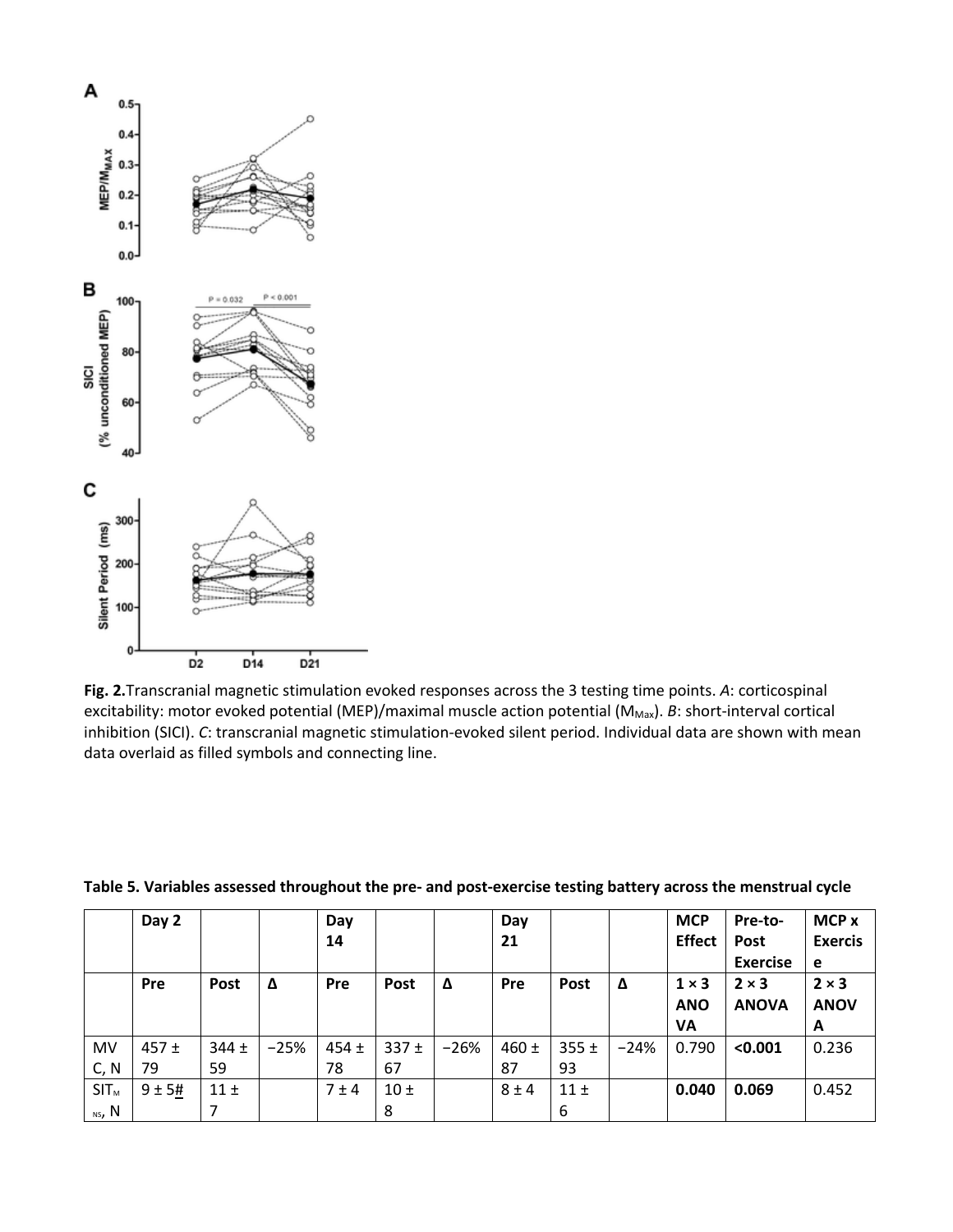| $Q_{\text{tw.po}}$     | $148 +$    | 95±      | $-36%$ | $150 +$   | 91±      | $-39%$ | $151 +$   | $94 \pm$ | $-38%$ | 0.782 | < 0.001 | 0.634 |
|------------------------|------------|----------|--------|-----------|----------|--------|-----------|----------|--------|-------|---------|-------|
| $N_{\rm t}$            | 20         | 24       |        | 20        | 22       |        | 23        | 26       |        |       |         |       |
| <b>VA<sub>MN</sub></b> | $93.4 \pm$ | 88.4     | $-6%$  | 95.3      | 87.9     | $-8%$  | 94.3      | 88.0     | $-7%$  | 0.001 | 0.002   | 0.303 |
| s, %                   | 2.8        | ± 8.8    |        | $\pm$     | ± 6.9    |        | ± 2.2     | ± 5.6    |        |       |         |       |
|                        |            |          |        | $1.9*$    |          |        |           |          |        |       |         |       |
| SIT <sub>TM</sub>      | 6 ± 2      | 10±      | 67%    | 5±3       | 9±7      | 80%    | $7 \pm 6$ | 10±      | 43%    | 0.136 | 0.028   | 0.292 |
| s, N                   |            | 8        |        |           |          |        |           | 9        |        |       |         |       |
| ERT,                   | $94 \pm$   | $74 \pm$ | $-35%$ | 96±       | $64 \pm$ | $-40%$ | 93±       | 70±      | $-35%$ | 0.784 | 0.001   | 0.128 |
| ${\sf N}$              | 43,        | 37       |        | 39        | 60       |        | 43        | 36       |        |       |         |       |
| VA <sub>TM</sub>       | $93.2 \pm$ | 87.5     | $-6%$  | 95.7      | 84.3     | $-12%$ | 92.6      | 86.7     | $-7%$  | 0.008 | 0.003   | 0.049 |
| s, %                   | 2.8        | ± 8.5    |        | ±.        | ± 9.4    |        | ± 3.2     | ± 9.7    |        |       |         |       |
|                        |            |          |        | $2.4+$    |          |        |           |          |        |       |         |       |
| ME                     | $17 + 5$   | 17±      |        | 22±       | 18±      |        | 18±       | 15±      |        | 0.129 | 0.278   | 0.485 |
| P/M                    |            | 9        |        | 7         | 9        |        | 10        | 8        |        |       |         |       |
| max <sub>j</sub>       |            |          |        |           |          |        |           |          |        |       |         |       |
| %                      |            |          |        |           |          |        |           |          |        |       |         |       |
| SICI,                  | $77 \pm$   | $84 \pm$ |        | $82 \pm$  | 74 $±$   |        | $67 \pm$  | 75±      |        | 0.001 | 0.578   | 0.028 |
| %                      | $11*$      | 14       |        | $10*$     | 22       |        | 12        | 19       |        |       |         |       |
| SP,                    | $160 \pm$  | $176 +$  | 12%    | $173 +$   | $176 +$  | 2%     | $174 +$   | $176 +$  | 3%     | 0.594 | 0.010   | 0.360 |
| ms                     | 42         | 49       |        | 70        | 54       |        | 48        | 49       |        |       |         |       |
| $M_{\text{max}}$       | $4.05 \pm$ | 3.93     |        | 4.39      | 4.06     |        | 4.30      | 3.80     |        | 0.786 | 0.087   | 0.436 |
| , mV                   | 2.19       | $\pm$    |        | $\pm$     | $\pm$    |        | $\pm$     | ±.       |        |       |         |       |
|                        |            | 2.27     |        | 1.88      | 2.12     |        | 2.50      | 2.28     |        |       |         |       |
| TTF,                   | 519±       |          |        | $571 \pm$ |          |        | $706 \pm$ |          |        | 0.030 |         |       |
| S                      | 164        |          |        | 179       |          |        | $262*$    |          |        |       |         |       |

Values are means ± SD. *P* values from the baseline ANOVA (1 × 3 repeated measures), and the pre- to postexercise ANOVA (2 × 3 repeated measures) are reported. When a significant effect of exercise was found, the Δ in a variable from pre- to postexercise was reported. Day, day of cycle; MVC, maximum voluntary contraction; SITMNS, superimposed twitch elicited by motor nerve stimulation;  $Q_{two, pot}$ , potentiated quadriceps twitch; VA<sub>MNS</sub>, voluntary activation assessed with motor nerve stimulation; SIT<sub>TMS</sub>, superimposed twitch elicited by transcranial magnetic stimulation (TMS); ERT, estimated resting twitch; VATMS, voluntary activation assessed with TMS; MEP/M<sub>max</sub>, corticospinal excitability; SICI, short-interval cortical inhibition; SP, TMS evoked silent period;  $M_{\text{max}}$ , maximum compound muscle action potential; TTF, time to task failure.

#### Fatigability.

Time to task failure during the intermittent, isometric, fatiguing task was significantly affected by MCP (Fig.  $3$ ,  $F_{1.4, 14.8}$  = 6.89, P = 0.030,  $\eta_p^2$  = 0.32), with post hoc tests showing greater TTF on D21 than on D2 (mean difference: 187 s, *P* = 0.025). However, there was no difference between D21 and D14 (mean difference: 135 s, *P* = 0.103) or D2 and D14 (*P* = 0.594). The two-way ANOVA (MCP × time) time effect showed that MVC decreased pre- to postexercise (*F*1,11 = 80.056, *P* < 0.001, η<sup>p</sup> <sup>2</sup> = 0.88), as did Qtw.pot (*F*1,11 = 123.53, *P* < 0.001,  $η<sub>p</sub><sup>2</sup> = 0.92$ ), VA<sub>MNS</sub> ( $F<sub>1,11</sub> = 15.219$ ,  $P = 0.002$ ,  $η<sub>p</sub><sup>2</sup> = 0.58$ ), and VA<sub>TMS</sub> ( $F<sub>1,11</sub> = 13.99$ ,  $P = 0.003$ ,  $η<sub>p</sub><sup>2</sup> = 0.56$ ). SP also increased pre- to postexercise ( $F_{1,11}$  = 9.68, P = 0.010,  $\eta_p^2$  = 0.468). The MCP × time interaction effects for the aforementioned variables that changed pre- to postexercise indicated no difference between MCPs (all *P* ≥ 0.128). The only exception to this was VA<sub>TMS</sub> ( $F_{2,22}$  = 3.48,  $P$  = 0.049,  $\eta_p^2$  = 0.24); however, post hoc tests revealed that the differences were only apparent preexercise (as indicated above) and not postexercise ( $P \ge 0.670$ ). Despite no time effect (*P* = 0.578), SICI displayed a MCP × time interaction effect ( $F_{1.4, 15.0}$  = 5.26, *P* = 0.028,  $\eta_p^2$  = 0.32); however, the only differences were evident preexercise (as indicated above), with no post-exercise difference (*P* ≥ 0.247).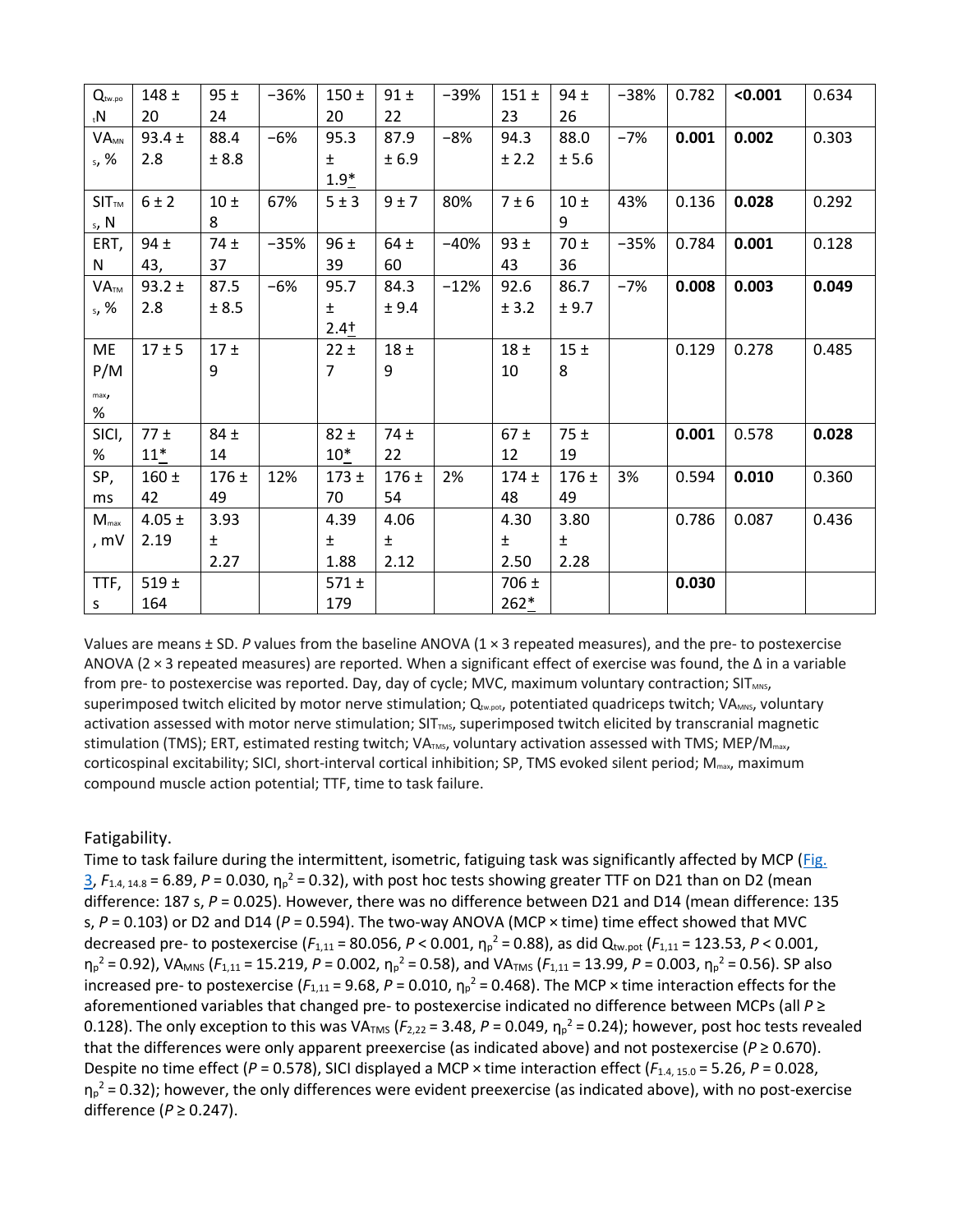

**Fig. 3.**Time to task failure during the submaximal intermittent isometric fatiguing task at the 3 testing time points. Individual data are shown with mean data overlaid as filled symbols and connecting line.

All variables measured during the fatiguing tasks [\(Fig. 4\)](https://www.physiology.org/doi/full/10.1152/japplphysiol.01041.2018#F0004) demonstrated time effects ( $P \le 0.024$ ); however, only some (MVC, Q<sub>tw.pot</sub>, and VA<sub>MNS</sub>) demonstrated an absence of MCP × time interaction effects (*P* ≥ 0.205). MVC [\(Fig. 4](https://www.physiology.org/doi/full/10.1152/japplphysiol.01041.2018#F0004)*A*) decreased progressively from baseline to 75% TTF (all intervals *P* ≤ 0.001); however, between 75 and 100% TTF, no further decrease was observed ( $P = 0.776$ ). A similar pattern was observed with Q<sub>tw.pot</sub> [\(Fig. 4](https://www.physiology.org/doi/full/10.1152/japplphysiol.01041.2018#F0004)*B*), with decreases exhibited until 50% TTF (both intervals *P* ≤ 0.009); however, between 50 and 100% TTF,  $Q_{\text{tw,pot}}$  did not further decrease ( $P \ge 0.593$ ). VA<sub>MNS</sub> [\(Fig. 4](https://www.physiology.org/doi/full/10.1152/japplphysiol.01041.2018#F0004)C) demonstrated the inverse time course, with no change from 0 to 50% TTF (*P* ≥ 0.345) and then a progressive decrease from 50 to 100% TTF (*P* ≤ 0.034). rmsEMG [\(Fig. 4](https://www.physiology.org/doi/full/10.1152/japplphysiol.01041.2018#F0004)*D*) and RPE [\(Fig. 4](https://www.physiology.org/doi/full/10.1152/japplphysiol.01041.2018#F0004)*E*) exhibited phase × time interaction effects (*P* ≤ 0.032). RPE increased progressively throughout all trials (*P* ≤ 0.008). However, at 25% TTF, RPE was greater on D21 than on D14 (+2, *P* = 0.006); at 50% TTF, D21 was greater than D2 (+2, *P* < 0.001); and at 75% TTF, D21 was greater than D2 (+1, *P* = 0.005). The only significant increase in rmsEMG was between 25 and 50% TTF ( $P = 0.003$ ), and despite the phase  $\times$  time interaction effect, no post hoc differences between phases were apparent ( $P \ge 0.205$ ).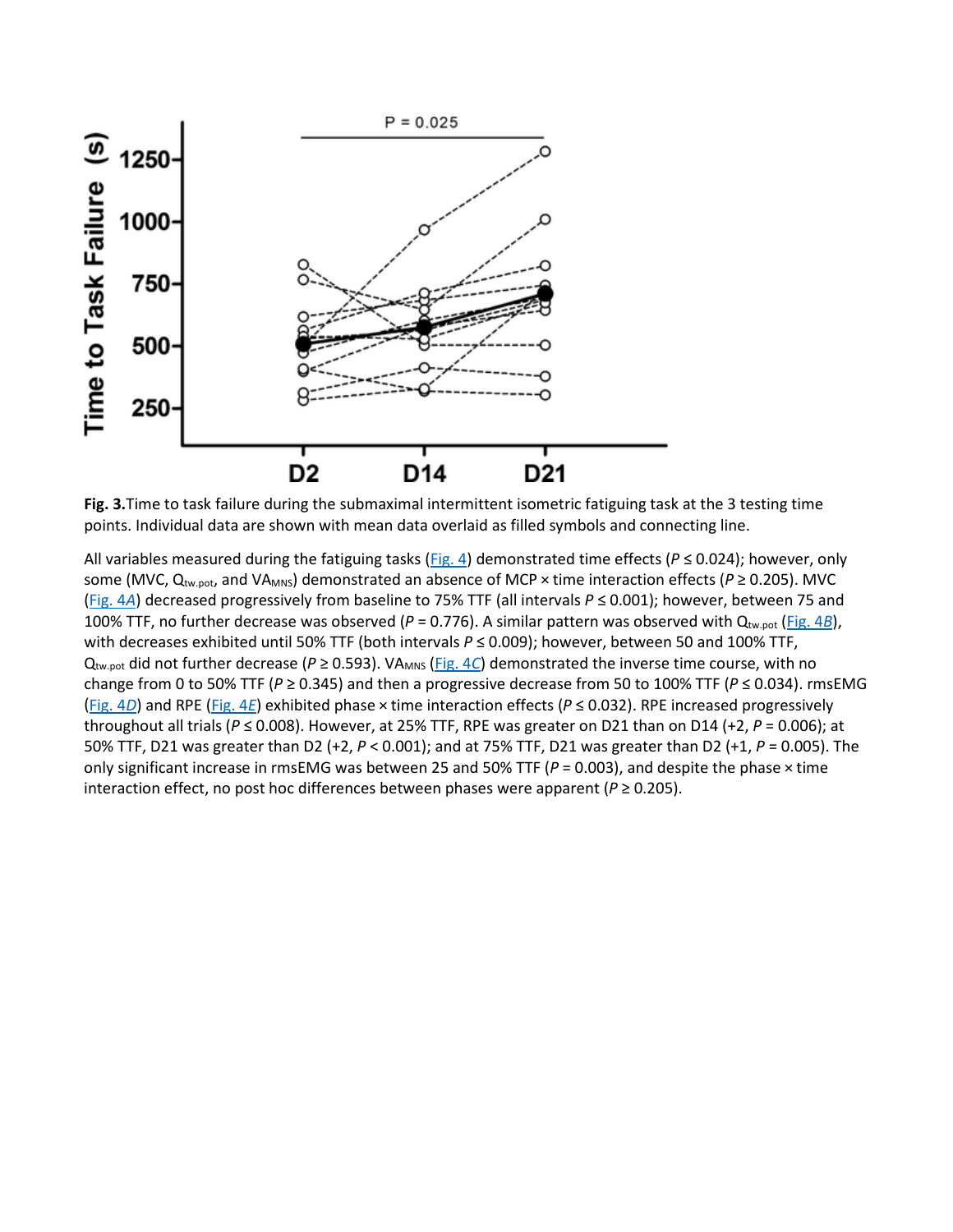

**Fig. 4.**Neuromuscular variables assessed at 25, 50, 75, and 100% time to task failure (TTF) throughout the fatiguing tasks in each menstrual cycle phase MCP. *A*: maximum voluntary contraction (MVC). *B*: potentiated quadriceps twitch (Q<sub>tw.pot</sub>). *C*: voluntary activation assessed with motor nerve stimulation (VA<sub>MNS</sub>). *D*: root mean squared EMG (rmsEMG). *E*: rating of perceived exertion (RPE). Data are means with standard deviation shown in *A–D* for the final point. Data are displayed as %baseline, although statistical analyses were performed on absolute data. Statistical differences (P < 0.05) are depicted by letters: <sup>a</sup>between baseline and 25% TTF; <sup>b</sup>between 25 and 50% TTF; <sup>c</sup>between 50 and 75% TTF; <sup>d</sup>between 75 and 100% TTF; \*between D21 and D14; #between D21 and D2. D2, white circles; D14, gray circles; D21, black circles.

#### **DISCUSSION**

The present investigation aimed to assess the influence of modulations in female sex hormones across the eumenorrheic menstrual cycle on neuromuscular function and fatigability. The data from *Study A* established repeatability of the measures in a hormonally constant female population (mOCP users). Subsequently, *Study B* showed that in eumenorrheic women the hormone-induced changes in neuromuscular function and fatigability across the menstrual cycle were greater than the associated error from hormonally constant women in *Study A*. Although one index of neuromuscular function (MVC) did not change, modulations in CNS control of muscle contraction were observed. Specifically, VA was greatest on D14, which was concurrent with an increase in the concentration of estrogen. Additionally, parallel to an increase in progesterone, SICI was greatest on D21. Time to task failure during the open-ended, intermittent, isometric protocol was greatest on D21 of the cycle. Collectively, the present data suggest that neuromuscular function and fatigability are modulated by the eumenorrheic menstrual cycle.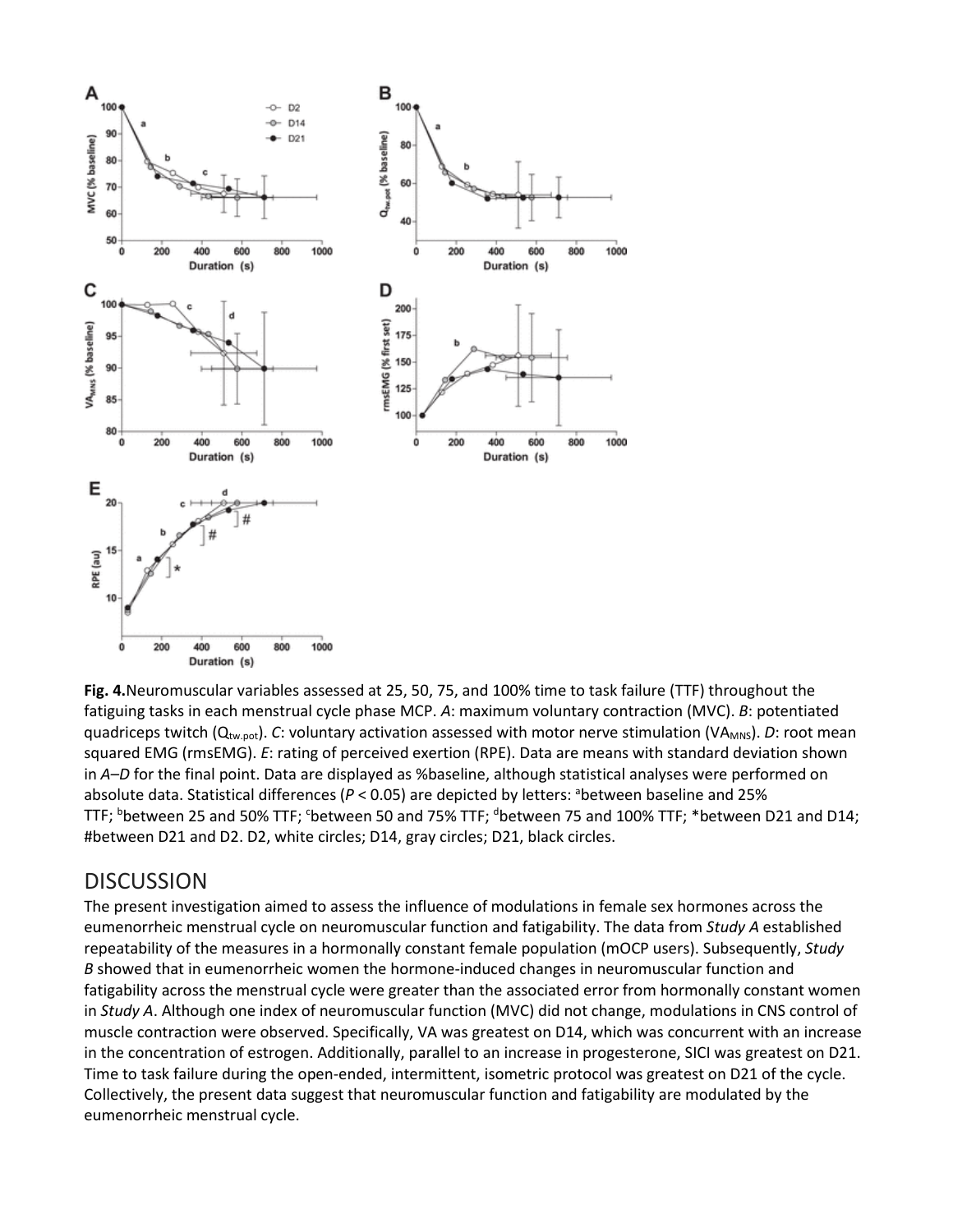# Maximum Strength and VA Across the Menstrual Cycle

There was no effect of MCP on MVC force. As mentioned, previous data regarding maximum voluntary strength across the menstrual cycle is equivocal. In agreement with the present study, multiple studies have shown no effect [\(24,](https://www.physiology.org/doi/full/10.1152/japplphysiol.01041.2018#B24) [40,](https://www.physiology.org/doi/full/10.1152/japplphysiol.01041.2018#B40) [46](https://www.physiology.org/doi/full/10.1152/japplphysiol.01041.2018#B46)); however, several studies have shown that strength peaks midcycle ([49,](https://www.physiology.org/doi/full/10.1152/japplphysiol.01041.2018#B49) [53,](https://www.physiology.org/doi/full/10.1152/japplphysiol.01041.2018#B53) [64\)](https://www.physiology.org/doi/full/10.1152/japplphysiol.01041.2018#B64). Previously, discrepancies such as the time of day  $(4)$  or variability in menstrual cycle duration, as well as the chosen days of the menstrual cycle for testing [\(27\)](https://www.physiology.org/doi/full/10.1152/japplphysiol.01041.2018#B27), have been used as explanatory reasons for this discrepancy. The present study controlled these factors within *Study B* by testing at the same time of day and confirming that participants were in the correct phase by serum hormone analysis, yet no effect of MCP was observed.

Interestingly, *Study B* demonstrated changes in VA (assessed by both MNS and TMS) despite no change in MVC. VA<sub>MNS</sub> peaked on D14, and VA<sub>TMS</sub> was greater on D14 compared with D21 (see [Fig. 1\)](https://www.physiology.org/doi/full/10.1152/japplphysiol.01041.2018#F0001). As Q<sub>tw.pot</sub> and ERT were not affected by MCP, these changes in VA were mediated by a decreased SIT amplitude on D14 in response to both motor nerve and motor cortical stimulation. This could indicate that there was a decrease in the capacity of the CNS to elicit extra force in response to stimulation. The TMS- and MNS-evoked SITs represent the extra force from motor units that the CNS is not able to voluntarily recruit or discharge at a sufficient rate [\(68\)](https://www.physiology.org/doi/full/10.1152/japplphysiol.01041.2018#B68). As acknowledged by Todd et al. [\(68\)](https://www.physiology.org/doi/full/10.1152/japplphysiol.01041.2018#B68), a change in SIT force could be caused by changes in the CNS altering activation of the motoneuron; therefore, changes within the motor cortex could provide an explanation for the change in VA. An alternative explanation could be the magnitude of the respective measurement errors of these variables. In *StudyA*, when hormones were controlled, the CVs of VA<sub>MNS</sub> (1.7%) and VA<sub>TMS</sub> (3.0%) are lower than the TE for MVC (5.0%). Although changes seen in the present data set (i.e., the 1.8% increase in VA<sub>MNS</sub> between D2 and D14 or the 3.1% decrease in VATMS between D14 and D21) were similar to typical error, it could be the case that the increase in VA was not large enough to elicit a detectable increase in MVC due to its larger TE. Previous studies that have shown VA<sub>MNS</sub> not to change have used the central activation ratio  $(40, 46)$  $(40, 46)$  $(40, 46)$ , which is less sensitive to change than the ITT [\(50\)](https://www.physiology.org/doi/full/10.1152/japplphysiol.01041.2018#B50). It is likely, therefore, that the magnitude of menstrual cycle effect on VA<sub>MNS</sub> and VA<sub>TMS</sub> is marginally greater than the random error associated with the techniques used to assess it; thus, based on current evidence, the true effect is unclear. Also of note is the MCP × time interaction effect for VA<sub>TMS</sub>, which would indicate that the magnitude of change from pre- to postexercise was different between MCPs. However, this appears to have been driven by the increased VA<sub>TMS</sub> preexercise on D14, as there were no differences in postexercise values. Therefore, it is unlikely that participants experienced a greater degree of CNS adjustment following exercise during the late-follicular phase (D14).

# Corticospinal and Intracortical Function Across the Menstrual Cycle

As mentioned, the increase in both measurements of VA on D14 (VA<sub>MNS</sub> and VA<sub>TMS</sub>) could represent changes in supraspinal properties altering synaptic drive to the motoneuron pool across the menstrual cycle [\(51\)](https://www.physiology.org/doi/full/10.1152/japplphysiol.01041.2018#B51). To investigate the state of the corticospinal tract and motor cortex, the present study employed single- and pairedpulse TMS. No menstrual cycle effect was observed on corticospinal excitability; however, intracortical inhibition was increased on D21. Single-pulse MEPs in the resting first dorsal interosseous muscle have previously been shown not to be affected by estrogen concentrations [day 1 vs. day 14 of the menstrual cycle [\(39\)](https://www.physiology.org/doi/full/10.1152/japplphysiol.01041.2018#B39)], and the present study extends this conclusion to the active knee extensors while demonstrating that the increase of progesterone concentrations on D21 is not concurrent with changes in corticospinal excitability. When pairedpulse responses are considered, however, the increase in progesterone concentrations was concomitant with an ~14% increase in SICI, which when considered with previous evidence [\(37,](https://www.physiology.org/doi/full/10.1152/japplphysiol.01041.2018#B37) [59\)](https://www.physiology.org/doi/full/10.1152/japplphysiol.01041.2018#B59) was likely through potentiation of GABAA inhibition. Indeed, GABA agonist pharmacological interventions (e.g., baclofen and gabapentin) have shown similar changes [\(74\)](https://www.physiology.org/doi/full/10.1152/japplphysiol.01041.2018#B74). The difference between D14 and D21 demonstrated in *Study B* (14%) was double the measurement error of SICI observed in *Study A* (7%); however, there was no difference between D2 and D14 (difference = 4%). Interestingly, SICI followed a similar pattern to the estrogen-to-progesterone (E/P) ratio (see [Table 4\)](https://www.physiology.org/doi/full/10.1152/japplphysiol.01041.2018#T4), with the only significant change demonstrated on D21 concurrent to a decrease in the E/P ratio. Furthermore, the MCP × time interaction effect for SICI in *Study B* would suggest that intracortical inhibition is differentially modulated by exercise throughout the menstrual cycle. Although this is a concept that has been postulated before [\(23\)](https://www.physiology.org/doi/full/10.1152/japplphysiol.01041.2018#B23), and the present data appear to show this phenomenon, the interaction should be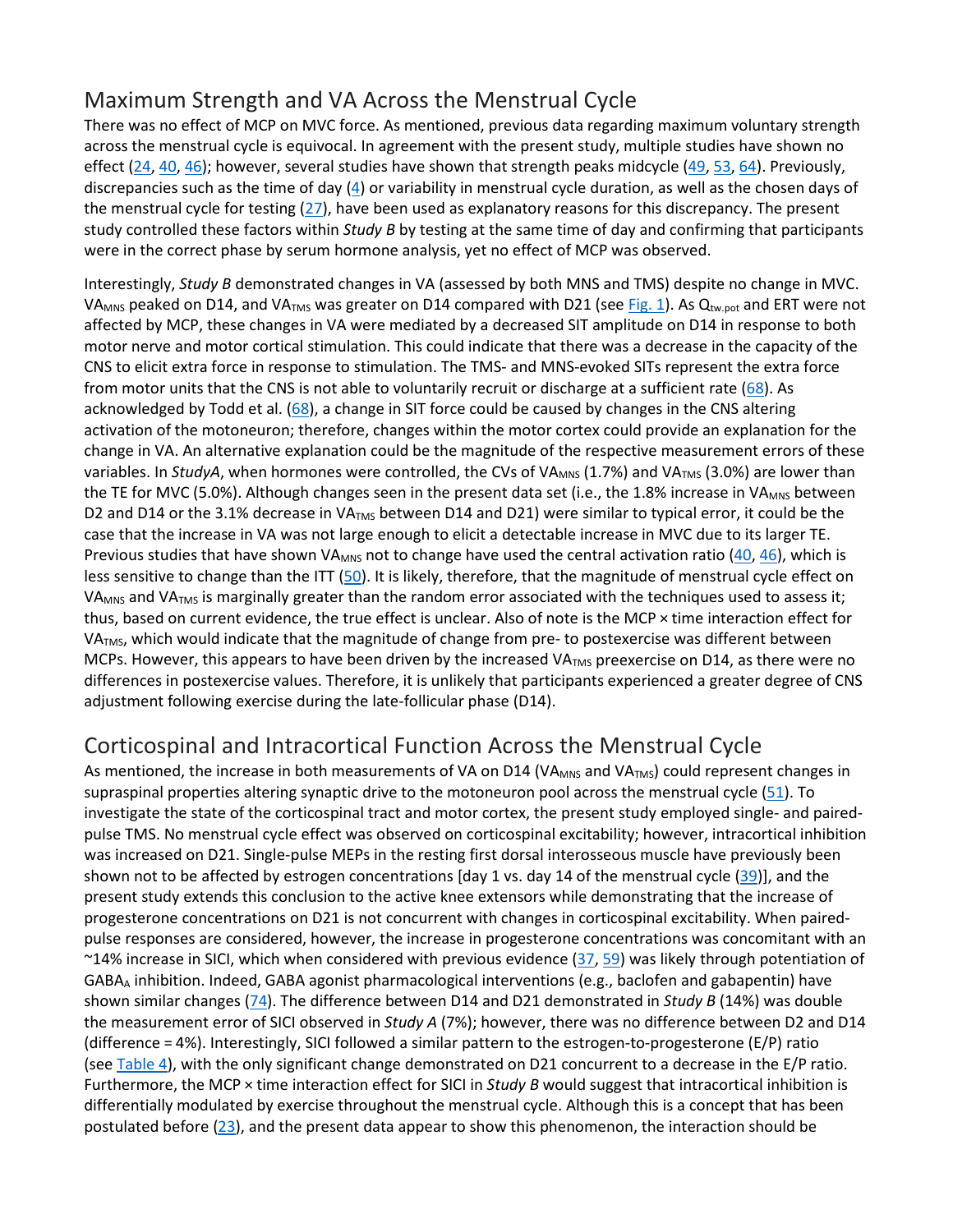treated with caution, as the postexercise reliability of SICI in *Study A* was poor. A significant bias was observed (*P* = 0.031), with a poor ICC value (0.42); thus, a conclusion regarding MCP-specific changes in intracortical inhibition following exercise cannot be confidently made using the present data.

The TMS SP, thought to partly reflect GABA $_B$  inhibitory mechanisms [\(14\)](https://www.physiology.org/doi/full/10.1152/japplphysiol.01041.2018#B14), was not affected by MCP, supporting previous data recorded in the FDI muscle [\(33\)](https://www.physiology.org/doi/full/10.1152/japplphysiol.01041.2018#B33). However, the conclusion that the menstrual cycle affects only GABA<sub>A</sub> neurotransmission cannot be made with the current data, as Yacyshyn et al. ( $73$ ) showed that the SP has a large spinal contribution. Additionally, glutamatergic intracortical facilitation (ICF) was not measured in the present study, but it has previously been shown to be affected by the menstrual cycle, with augmented ICF demonstrated midcycle [\(56,](https://www.physiology.org/doi/full/10.1152/japplphysiol.01041.2018#B56) [57\)](https://www.physiology.org/doi/full/10.1152/japplphysiol.01041.2018#B57). Although the causal link between intracortical function and VA is underresearched, it is possible that the adjustments of intracortical circuitry altered the capacity of TMS and MNS to evoke a SIT. For instance, if intracortical excitability was greatest on D14, there may have been a "ceiling effect," meaning the stimulations were not able to induce additional excitation in the motor cortex, thus innervating fewer additive motor units during MVCs and evoking a smaller SIT, and the contrary occurring on D21, when inhibition was greatest. The modulation of neurotransmitters has previously shown to affect VA, with pharmacological increases in norepinephrine [\(44\)](https://www.physiology.org/doi/full/10.1152/japplphysiol.01041.2018#B44) and serotonin [\(42\)](https://www.physiology.org/doi/full/10.1152/japplphysiol.01041.2018#B42) resulting in a  $\sim$ 1–2% increase in VA. Indeed the effects of serotonin have been shown to be augmented by estrogen [\(3\)](https://www.physiology.org/doi/full/10.1152/japplphysiol.01041.2018#B3) and inhibited by progesterone [\(34\)](https://www.physiology.org/doi/full/10.1152/japplphysiol.01041.2018#B34). Therefore, it is possible that the modulation of inhibitory and facilitatory intracortical circuitry across the menstrual cycle might collectively contribute to the changes in VA<sub>MNS</sub> and VA<sub>TMS</sub>.

# Fatigability Across the Menstrual Cycle

Fatigability, as measured by the TTF of the open-ended fatiguing protocol, was lowest on D21 (i.e., greatest TTF), thus supporting the findings of Sarwar et al. [\(53\)](https://www.physiology.org/doi/full/10.1152/japplphysiol.01041.2018#B53), who showed that fatigue index was lowest in the luteal phase during a 3-min intermittent involuntary contraction protocol. The present data, however, contradict Janse de Jonge et al. [\(40\)](https://www.physiology.org/doi/full/10.1152/japplphysiol.01041.2018#B40), who showed no effect of MCP during voluntary or electrically evoked fatiguing protocols performed with the KE. The differences between tasks could explain these discrepancies. The voluntary task used by Janse de Jonge et al. [\(44\)](https://www.physiology.org/doi/full/10.1152/japplphysiol.01041.2018#B44) involved both dynamic knee extension and flexion rather than a single muscle group. This anisometric, multi-muscle group exercise likely elicits a different pattern of sensory afferent feedback [\(30\)](https://www.physiology.org/doi/full/10.1152/japplphysiol.01041.2018#B30) and was not open-ended like the present study, which could explain the discrepancies in fatigability. The same reasons might also apply to why the findings of DiBrezzo et al.  $(21)$  are inconsistent with those of the present study, who similarly demonstrated no menstrual cycle effect on fatigue during a set amount of dynamic contractions. Thus, the task employed in the present study likely permitted a greater degree of fatigue to develop, allowing the aforementioned MCP differences to be discerned.

As widely acknowledged, fatigability has both physiological and perceptual components that interact to determine exercise tolerance [\(26,](https://www.physiology.org/doi/full/10.1152/japplphysiol.01041.2018#B26) [66\)](https://www.physiology.org/doi/full/10.1152/japplphysiol.01041.2018#B66). The fatiguing task in the present study involved high-intensity (60% MVC), intermittent isometric contractions, which were assumed to be far greater than the critical torque [~30% MVC [\(12\)](https://www.physiology.org/doi/full/10.1152/japplphysiol.01041.2018#B12)] and were limited by decrements in neuromuscular adjustments [\(1,](https://www.physiology.org/doi/full/10.1152/japplphysiol.01041.2018#B1) [11](https://www.physiology.org/doi/full/10.1152/japplphysiol.01041.2018#B11)). With no MCP  $\times$  time interaction effects displayed for neuromuscular variables (MVC,  $Q_{\text{tw, pot}}$ , and VA), the degree of pre- to postexercise adjustment was not different between menstrual cycle phases. Accordingly, one hypothesis for why TTF was longer on D21 could be the influence of neurotransmitter systems on perceptions of fatigue. The present study measured GABAergic inhibition and demonstrated a large increase in SICI on D21 [\(Fig. 2](https://www.physiology.org/doi/full/10.1152/japplphysiol.01041.2018#F0002)*B*), and it has previously been shown that GABA can have antinociceptive properties  $(25)$  acting as an analgesic  $(41)$ . Indeed, it has recently been postulated that "luteal analgesia" occurs in eumenorrheic women when progesterone is elevated, where the affective response to nociceptive pain is reduced due to alterations in functional connectivity in the emotional regulation network [\(69\)](https://www.physiology.org/doi/full/10.1152/japplphysiol.01041.2018#B69). Thus, it could be possible that the analgesic effects of enhanced GABAergic neurotransmission permitted participants to continue exercising for a longer period due to a lower perception of pain. However, more evidence is needed to explore the effects of GABAergic inhibition on exercise-induced fatigue.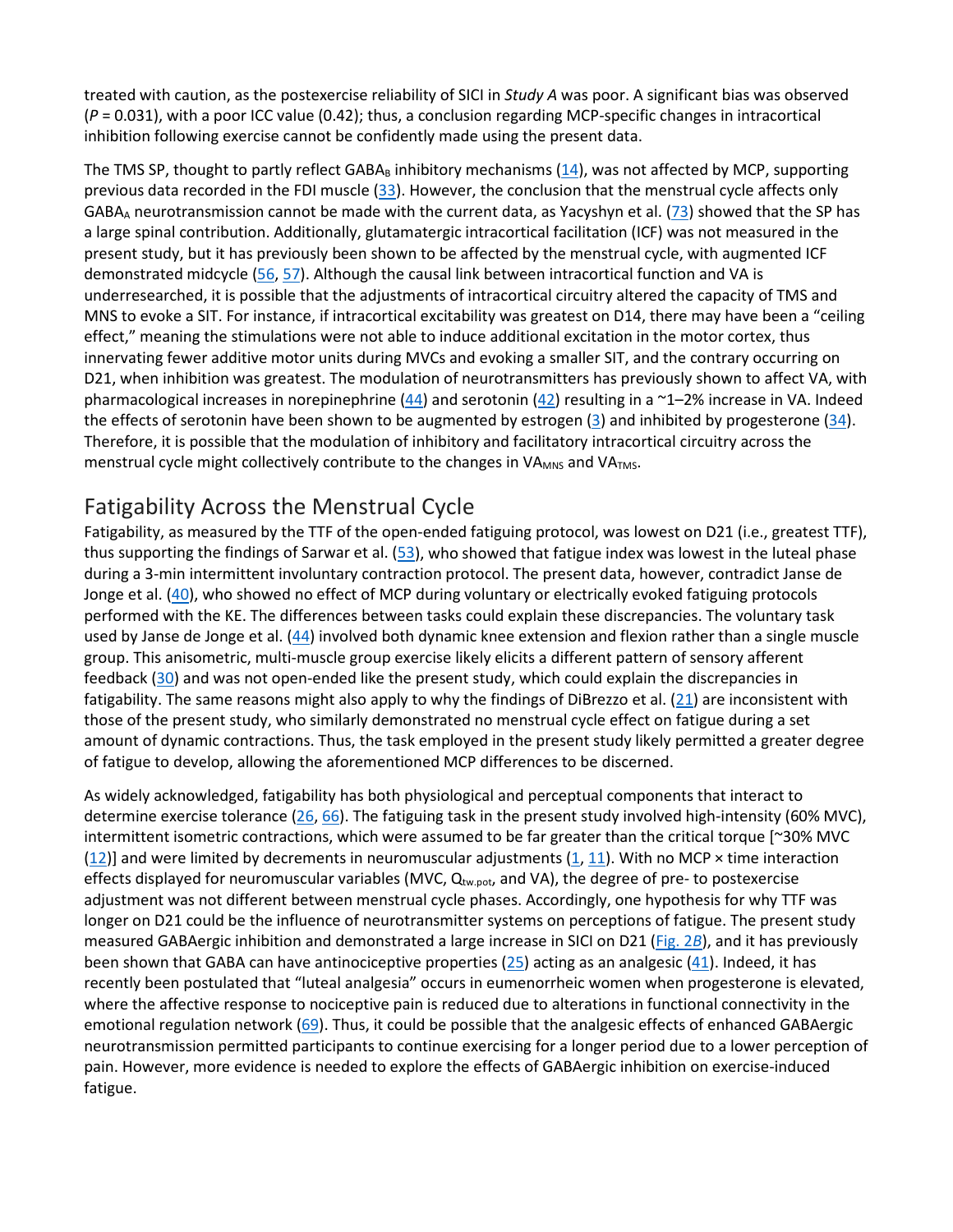# Further Considerations

In *StudyB* it would appear that there was substantial between-subject variation in neuromuscular function and the changes across the menstrual cycle ( $Figs. 1-3$ ). Potential explanations for this could be the large standard deviations in hormone concentrations at each time point [\(Table 4\)](https://www.physiology.org/doi/full/10.1152/japplphysiol.01041.2018#T4), which has been reported in previous investigations [\(55\)](https://www.physiology.org/doi/full/10.1152/japplphysiol.01041.2018#B55). Additionally, interindividual differences in hormone receptor numbers and sensitivity could contribute to the variation in changes across the menstrual cycle. In muscle tissue [\(22\)](https://www.physiology.org/doi/full/10.1152/japplphysiol.01041.2018#B22), expression of sex hormone receptors is altered by changing hormonal environments, which could conceivably occur in neuronal tissues such as the motor cortex; however, the present data cannot answer this research question.

While serum hormones were quantified for the eumenorrheic women in *Study B*, the mOCP users' serum hormone concentrations were not quantified in *Study A*. These data would have provided useful information about the measurement error of the sample; however, individual "meaningful" changes might differ between participants to achieve ovulation.

# Conclusion

The present investigation demonstrated that, when neuroactive hormones are constant, women demonstrate stable neuromuscular function (*Study A*). In contrast, when eumenorrheic women were tested at three distinct phases of the menstrual cycle (*Study B*), the changing hormonal environment coincided with large changes in CNS function, which affected aspects of motor performance. Specifically, estrogen had neuroexcitatory effects that were associated with an increase in VA on D14, whereas progesterone's neuroinhibitory effects were concurrent with an increased intracortical inhibition and decreased VA. Additionally, fatigability was modulated by MCP, with the greatest TTF seen on D21, concurrent with an increase in progesterone. Thus, the menstrual cycle elicits changes in neuromuscular function and fatigability in locomotor muscle of eumenorrheic women.

## References

- 1. Amann M. Central and peripheral fatigue: interaction during cycling exercise in humans. Med Sci Sports Exerc 43: 2039–2045, 2011. doi:10.1249/MSS.0b013e31821f59ab.
- 2. Atkinson G, Nevill AM. Statistical methods for assessing measurement error (reliability) in variables relevant to sports medicine. Sports Med 26: 217–238, 1998. doi:10.2165/00007256-199826040-00002.
- 3. Bethea CL, Lu NZ, Gundlah C, Streicher JM. Diverse actions of ovarian steroids in the serotonin neural system. Front Neuroendocrinol 23: 41–100, 2002. doi:10.1006/frne.2001.0225.
- 4. Birch K, Reilly T. The diurnal rhythm in isometric muscular performance differs with eumenorrheic menstrual cycle phase. Chronobiol Int 19: 731–742, 2002. doi:10.1081/CBI-120006083.
- 5. Bland JM, Altman DG. Statistical methods for assessing agreement between two methods of clinical measurement. Lancet 327: 307–310, 1986. doi:10.1016/S0140-6736(86)90837-8.
- 6. Borg GA. Psychophysical bases of perceived exertion. Med Sci Sports Exerc 14: 377–381, 1982. doi:10.1249/00005768-198205000-00012.
- 7. Brouwer B, Ashby P. Corticospinal projections to upper and lower limb spinal motoneurons in man. Electroencephalogr Clin Neurophysiol 76: 509–519, 1990. doi:10.1016/0013-4694(90)90002-2.
- 8. Brownstein CG, Ansdell P, Škarabot J, Howatson G, Goodall S, Thomas K. An optimal protocol for measurement of corticospinal excitability, short intracortical inhibition and intracortical facilitation in the rectus femoris. J Neurol Sci 394: 45–56, 2018. doi:10.1016/j.jns.2018.09.001.
- 9. Brownstein CG, Dent JP, Parker P, Hicks KM, Howatson G, Goodall S, Thomas K. Etiology and recovery of neuromuscular fatigue following competitive soccer match-play. Front Physiol 8: 831, 2017. doi:10.3389/fphys.2017.00831.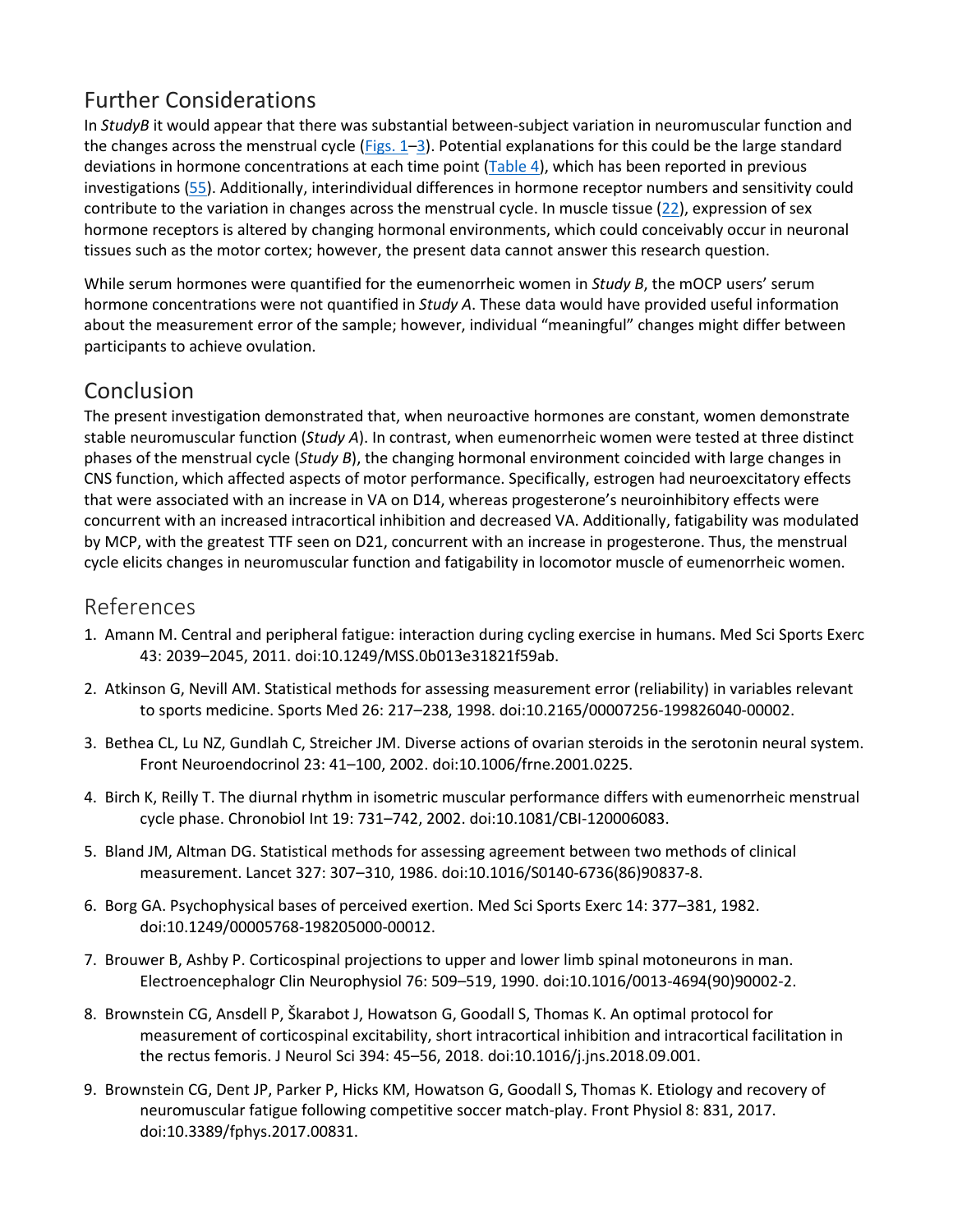- 10. Bryant AL, Clark RA, Bartold S, Murphy A, Bennell KL, Hohmann E, Marshall-Gradisnik S, Payne C, Crossley KM. Effects of estrogen on the mechanical behavior of the human Achilles tendon in vivo. J Appl Physiol (1985) 105: 1035–1043, 2008. doi:10.1152/japplphysiol.01281.2007.
- 11. Burnley M, Vanhatalo A, Fulford J, Jones AM. Similar metabolic perturbations during all-out and constant force exhaustive exercise in humans: a (31)P magnetic resonance spectroscopy study. Exp Physiol 95: 798–807, 2010. doi:10.1113/expphysiol.2010.052688.
- 12. Burnley M, Vanhatalo A, Jones AM. Distinct profiles of neuromuscular fatigue during muscle contractions below and above the critical torque in humans. J Appl Physiol (1985) 113: 215–223, 2012. doi:10.1152/japplphysiol.00022.2012.
- 13. Carroll TJ, Taylor JL, Gandevia SC. Recovery of central and peripheral neuromuscular fatigue after exercise. J Appl Physiol (1985) 122: 1068–1076, 2017. doi:10.1152/japplphysiol.00775.2016.
- 14. Chen R, Lozano AM, Ashby P. Mechanism of the silent period following transcranial magnetic stimulation. Evidence from epidural recordings. Exp Brain Res 128: 539–542, 1999. doi:10.1007/s002210050878.
- 15. Chen R, Tam A, Bütefisch C, Corwell B, Ziemann U, Rothwell JC, Cohen LG. Intracortical inhibition and facilitation in different representations of the human motor cortex. J Neurophysiol 80: 2870–2881, 1998. doi:10.1152/jn.1998.80.6.2870.
- 16. Clark BC, Cook SB, Ploutz-Snyder LL. Reliability of techniques to assess human neuromuscular function in vivo. J Electromyogr Kinesiol 17: 90–101, 2007. doi:10.1016/j.jelekin.2005.11.008.
- 17. Clarkson AN, Huang BS, Macisaac SE, Mody I, Carmichael ST. Reducing excessive GABA-mediated tonic inhibition promotes functional recovery after stroke. Nature 468: 305–309, 2010. doi:10.1038/nature09511.
- 18. Dekerle J, Ansdell P, Schäfer L, Greenhouse-Tucknott A, Wrightson J. Methodological issues with the assessment of voluntary activation using transcranial magnetic stimulation in the knee extensors. Eur J Appl Physiol 119: 991–1005, 2019. doi:10.1007/s00421-019-04089-7.
- 19. Dekerle J, Greenhouse-Tucknott A, Wrightson J, Schäfer L, Ansdell P. Improving the measurement of TMSassessed voluntary activation in the knee extensors (Online). https://osf.io/45fsg. [2 August 2018].
- 20. Dibrezzo R, Fort IL, Brown B. Dynamic strength and work variations during three stages of the menstrual cycle. J Orthop Sports Phys Ther 10: 113–116, 1988. doi:10.2519/jospt.1988.10.4.113.
- 21. DiBrezzo R, Fort IL, Brown B. Relationships among strength, endurance, weight and body fat during three phases of the menstrual cycle. J Sports Med Phys Fitness 31: 89–94, 1991.
- 22. Ekenros L, Papoutsi Z, Fridén C, Dahlman Wright K, Lindén Hirschberg A. Expression of sex steroid hormone receptors in human skeletal muscle during the menstrual cycle. Acta Physiol (Oxf) 219: 486–493, 2017. doi:10.1111/apha.12757.
- 23. El-Sayes J, Harasym D, Turco CV, Locke MB, Nelson AJ. Exercise-induced neuroplasticity: a mechanistic model and prospects for promoting plasticity. Neuroscientist 25: 65–85, 2019. doi:10.1177/1073858418771538.
- 24. Elliott KJ, Cable NT, Reilly T, Diver MJ. Effect of menstrual cycle phase on the concentration of bioavailable 17-β oestradiol and testosterone and muscle strength. Clin Sci (Lond) 105: 663–669, 2003. doi:10.1042/CS20020360.
- 25. Enna SJ, McCarson KE. The role of GABA in the mediation and perception of pain. Adv Pharmacol 54: 1–27, 2006. doi:10.1016/S1054-3589(06)54001-3.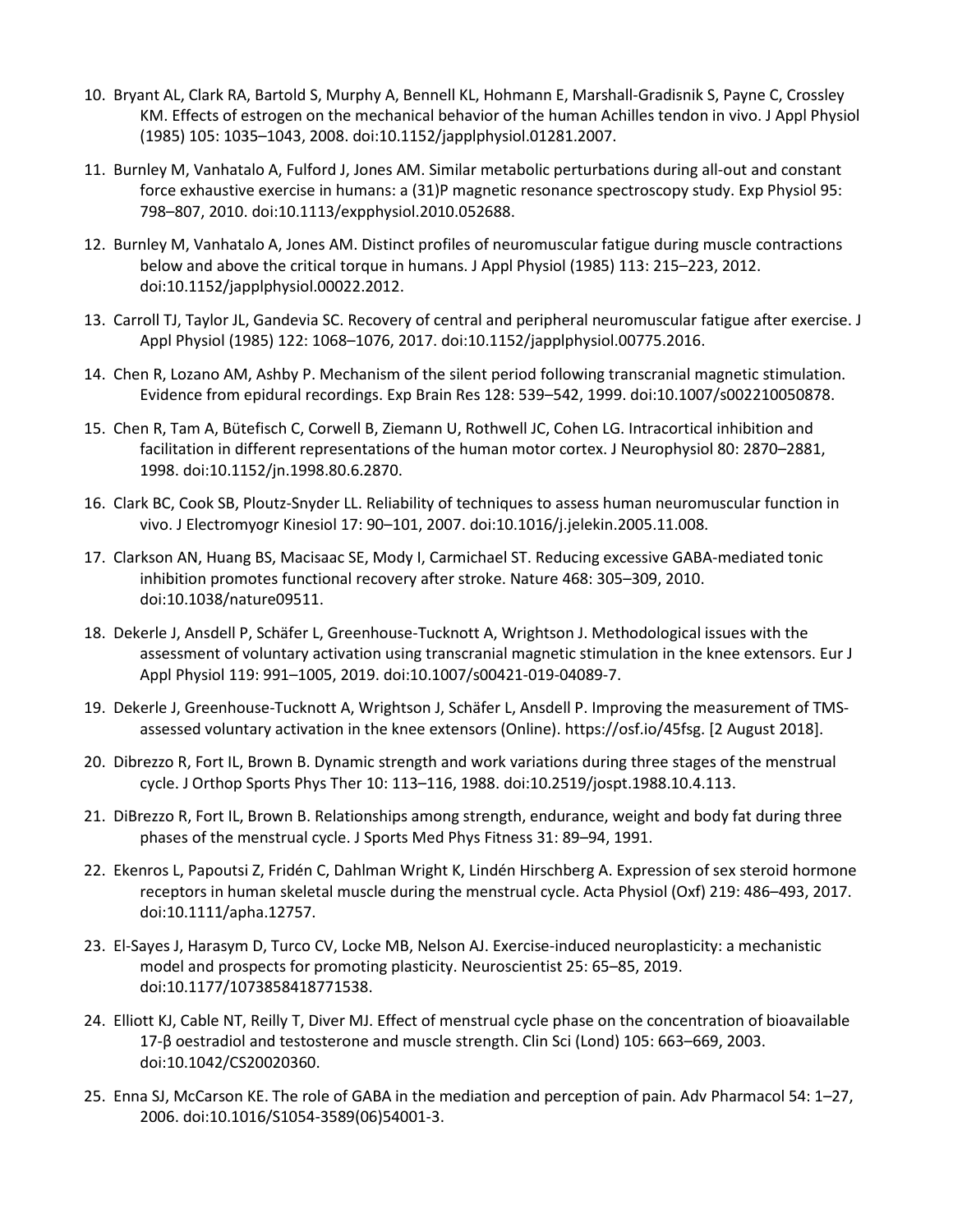- 26. Enoka RM, Duchateau J. Translating fatigue to human performance. Med Sci Sports Exerc 48: 2228–2238, 2016. doi:10.1249/MSS.0000000000000929.
- 27. Fehring RJ, Schneider M, Raviele K. Variability in the phases of the menstrual cycle. J Obstet Gynecol Neonatal Nurs 35: 376–384, 2006. doi:10.1111/j.1552-6909.2006.00051.x.
- 28. Frye CA. An overview of oral contraceptives: mechanism of action and clinical use. Neurology 66, Suppl 3: S29–S36, 2006. doi:10.1212/WNL.66.66\_suppl\_3.S29.
- 29. Furlan L, Sterr A. The applicability of standard error of measurement and minimal detectable change to motor learning research—a behavioral study. Front Hum Neurosci 12: 95, 2018. doi:10.3389/fnhum.2018.00095.
- 30. Gandevia SC. Spinal and supraspinal factors in human muscle fatigue. Physiol Rev 81: 1725–1789, 2001. doi:10.1152/physrev.2001.81.4.1725.
- 31. Goodall S, Howatson G, Thomas K. Modulation of specific inhibitory networks in fatigued locomotor muscles of healthy males. Exp Brain Res 236: 463–473, 2018. doi:10.1007/s00221-017-5142-x.
- 32. Gruet M, Temesi J, Rupp T, Levy P, Verges S, Millet GY. Dynamics of corticospinal changes during and after high-intensity quadriceps exercise. Exp Physiol 99: 1053–1064, 2014. doi:10.1113/expphysiol.2014.078840.
- 33. Hausmann M, Tegenthoff M, Sänger J, Janssen F, Güntürkün O, Schwenkreis P. Transcallosal inhibition across the menstrual cycle: a TMS study. Clin Neurophysiol 117: 26–32, 2006. doi:10.1016/j.clinph.2005.08.022.
- 34. Henderson JA, Bethea CL. Differential effects of ovarian steroids and raloxifene on serotonin 1A and 2C receptor protein expression in macaques. Endocrine 33: 285–293, 2008. doi:10.1007/s12020-008-9087- 5.
- 35. Hermens HJ, Freriks B, Disselhorst-Klug C, Rau G. Development of recommendations for SEMG sensors and sensor placement procedures. J Electromyogr Kinesiol 10: 361–374, 2000. doi:10.1016/S1050- 6411(00)00027-4.
- 36. Hopkins WG. Measures of reliability in sports medicine and science. Sports Med 30: 1–15, 2000. doi:10.2165/00007256-200030010-00001.
- 37. Hsu F-C, Smith SS. Progesterone withdrawal reduces paired-pulse inhibition in rat hippocampus: dependence on GABA(A) receptor α4 subunit upregulation. J Neurophysiol 89: 186–198, 2003. doi:10.1152/jn.00195.2002.
- 38. Hunter SK. Performance fatigability: mechanisms and task specificity. Cold Spring Harb Perspect Med 8: a029728, 2018. doi:10.1101/cshperspect.a029728.
- 39. Inghilleri M, Conte A, Currà A, Frasca V, Lorenzano C, Berardelli A. Ovarian hormones and cortical excitability. An rTMS study in humans. Clin Neurophysiol 115: 1063–1068, 2004. doi:10.1016/j.clinph.2003.12.003.
- 40. Janse de Jonge XA, Boot CR, Thom JM, Ruell PA, Thompson MW. The influence of menstrual cycle phase on skeletal muscle contractile characteristics in humans. J Physiol 530: 161–166, 2001. doi:10.1111/j.1469- 7793.2001.0161m.x.
- 41. Jasmin L, Rabkin SD, Granato A, Boudah A, Ohara PT. Analgesia and hyperalgesia from GABA-mediated modulation of the cerebral cortex. Nature 424: 316–320, 2003. doi:10.1038/nature01808.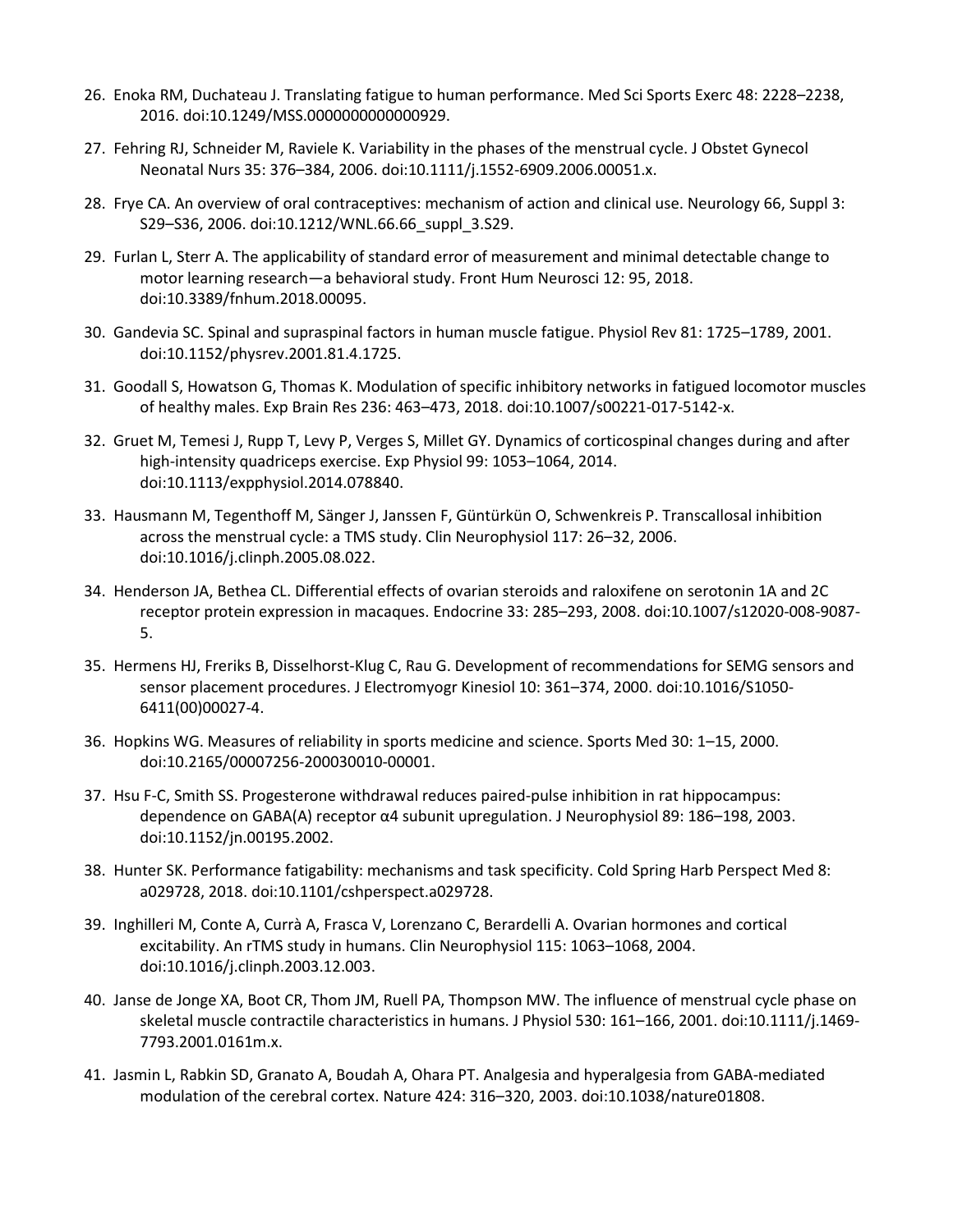- 42. Kavanagh JJ, McFarland AJ, Taylor JL. Enhanced availability of serotonin increases activation of unfatigued muscle but exacerbates central fatigue during prolonged sustained contractions. J Physiol 597: 319–332, 2019. doi:10.1113/JP277148.
- 43. Keller A. Intrinsic synaptic organization of the motor cortex. Cereb Cortex 3: 430–441, 1993. doi:10.1093/cercor/3.5.430.
- 44. Klass M, Roelands B, Meeusen R, Duchateau J. Acute effect of noradrenergic modulation on motor output adjustment in men. Med Sci Sports Exerc 50: 1579–1587, 2018. doi:10.1249/MSS.0000000000001622.
- 45. Koo TK, Li MY. A guideline of selecting and reporting intraclass correlation coefficients for reliability research. J Chiropr Med 15: 155–163, 2016. [Erratum in J Chiropr Med 16: 346, 2017]. doi:10.1016/j.jcm.2016.02.012.
- 46. Kubo K, Miyamoto M, Tanaka S, Maki A, Tsunoda N, Kanehisa H. Muscle and tendon properties during menstrual cycle. Int J Sports Med 30: 139–143, 2009. doi:10.1055/s-0028-1104573.
- 47. McEwen BS. Invited review: Estrogens effects on the brain: multiple sites and molecular mechanisms. J Appl Physiol (1985) 91: 2785–2801, 2001. doi:10.1152/jappl.2001.91.6.2785.
- 48. Merton PA. Voluntary strength and fatigue. J Physiol 123: 553–564, 1954. doi:10.1113/jphysiol.1954.sp005070.
- 49. Phillips SK, Sanderson AG, Birch K, Bruce SA, Woledge RC. Changes in maximal voluntary force of human adductor pollicis muscle during the menstrual cycle. J Physiol 496: 551–557, 1996. doi:10.1113/jphysiol.1996.sp021706.
- 50. Place N, Maffiuletti NA, Martin A, Lepers R. Assessment of the reliability of central and peripheral fatigue after sustained maximal voluntary contraction of the quadriceps muscle. Muscle Nerve 35: 486–495, 2007. doi:10.1002/mus.20714.
- 51. Rekling JC, Funk GD, Bayliss DA, Dong XW, Feldman JL. Synaptic control of motoneuronal excitability. Physiol Rev 80: 767–852, 2000. doi:10.1152/physrev.2000.80.2.767.
- 52. Säisänen L, Pirinen E, Teitti S, Könönen M, Julkunen P, Määttä S, Karhu J. Factors influencing cortical silent period: optimized stimulus location, intensity and muscle contraction. J Neurosci Methods 169: 231– 238, 2008. doi:10.1016/j.jneumeth.2007.12.005.
- 53. Sarwar R, Niclos BB, Rutherford OM. Changes in muscle strength, relaxation rate and fatiguability during the human menstrual cycle. J Physiol 493: 267–272, 1996. doi:10.1113/jphysiol.1996.sp021381.
- 54. Schultz KN, von Esenwein SA, Hu M, Bennett AL, Kennedy RT, Musatov S, Toran-Allerand CD, Kaplitt MG, Young LJ, Becker JB. Viral vector-mediated overexpression of estrogen receptor-α in striatum enhances the estradiol-induced motor activity in female rats and estradiol-modulated GABA release. J Neurosci 29: 1897–1903, 2009. doi:10.1523/JNEUROSCI.4647-08.2009.
- 55. Sherman BM, Korenman SG. Hormonal characteristics of the human menstrual cycle throughout reproductive life. J Clin Invest 55: 699–706, 1975. doi:10.1172/JCI107979.
- 56. Smith MJ, Adams LF, Schmidt PJ, Rubinow DR, Wassermann EM. Effects of ovarian hormones on human cortical excitability. Ann Neurol 51: 599–603, 2002. doi:10.1002/ana.10180.
- 57. Smith MJ, Keel JC, Greenberg BD, Adams LF, Schmidt PJ, Rubinow DA, Wassermann EM. Menstrual cycle effects on cortical excitability. Neurology 53: 2069–2072, 1999. doi:10.1212/WNL.53.9.2069.
- 58. Smith SS. Estrogen administration increases neuronal responses to excitatory amino acids as a long-term effect. Brain Res 503: 354–357, 1989. doi:10.1016/0006-8993(89)91691-0.